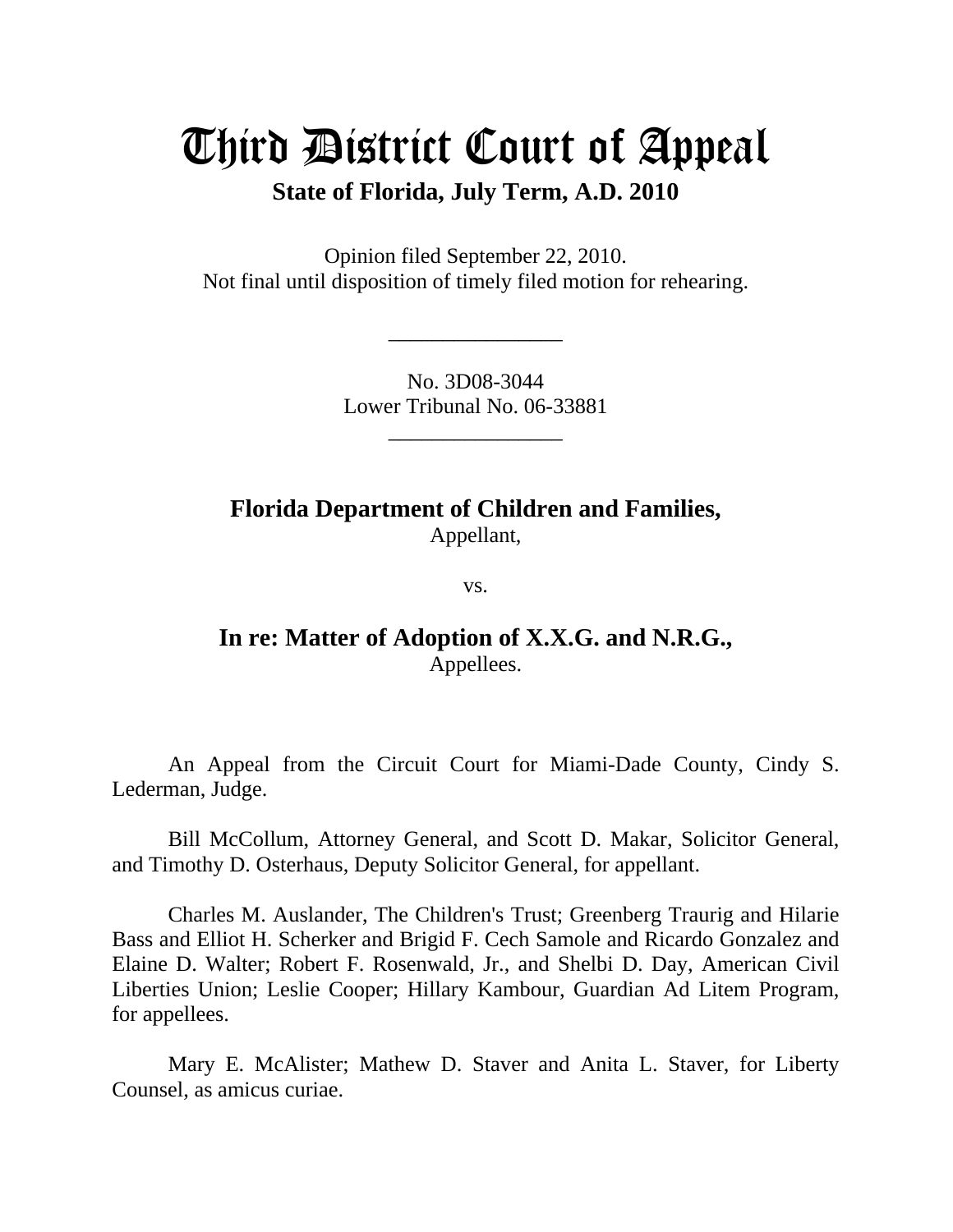Benjamin W. Bull, Brian W. Raum, Byron J. Babione, Alliance Defense Fund; Buckley & Fudge and Rebecca O'Dell Townsend, for the American College of Pediatricians, as amicus curiae.

 Cynthia L. Greene; Luis E. Insignares; Scott L. Rubin for the Family Law Section of The Florida Bar, as amicus curiae.

 H. Collins Forman, Jr.; John T. Stemberger, for Perry W. Hodges, Jr., Esquire, Dissenting Member of the Family Law Section of The Florida Bar, as amicus curiae.

 Jenner & Block and William M. Hohengarten; Nathalie F.P. Gilfoyle; Carlton Fields and John R. Blue and Sylvia H. Walbolt and Joseph Hagedorn Lang, Jr., and Nancy J. Faggionelli, for the American Psychological Association, as amicus curiae.

 Paolo G. Annino and Chelsea Boehme Rice and Talbot D'Alemberte, for Talbot D'Alemberte and the Public Interest Law Center at FSU College of Law; Florida International University Juvenile Justice Clinic, Professor Phyllis Williams Kotey, Professor Margaret Maisel, Professor Troy Elder and Dr. Amy D. Ronner, as amici curiae.

 Ross & Girten and Lauri Waldman Ross and Theresa L. Girten; Wilmer Cutler Pickering Hale and Dorr and Elizabeth L. Mitchell and Benjamin Brown and Katherine Halliday; Professor Joan Heifetz Hollinger, for The Center for Adoption Policy; The Child Welfare League of America; The Florida Chapter of the American Academy of Pediatrics; The Foster Care Alumni of America; The Foster Children's Project of the Legal Aid Society of Palm Beach County; The National Association of Social Workers ("NASW") and The Florida Chapter of the NASW; The National Center for Adoption Law and Policy; The National Center for Youth Law; The North American Council on Adoptable Children, as amici curiae.

 Karl Johansson, in proper person, for the Christian Coalition of South Florida, as amicus curiae.

Joseph S. Jackson, for The University of Florida Fredric G. Levin College of Law Center on Children and Families; The University of Miami School of Law Children and Youth Law Clinic; The Nova Southeastern University Law Center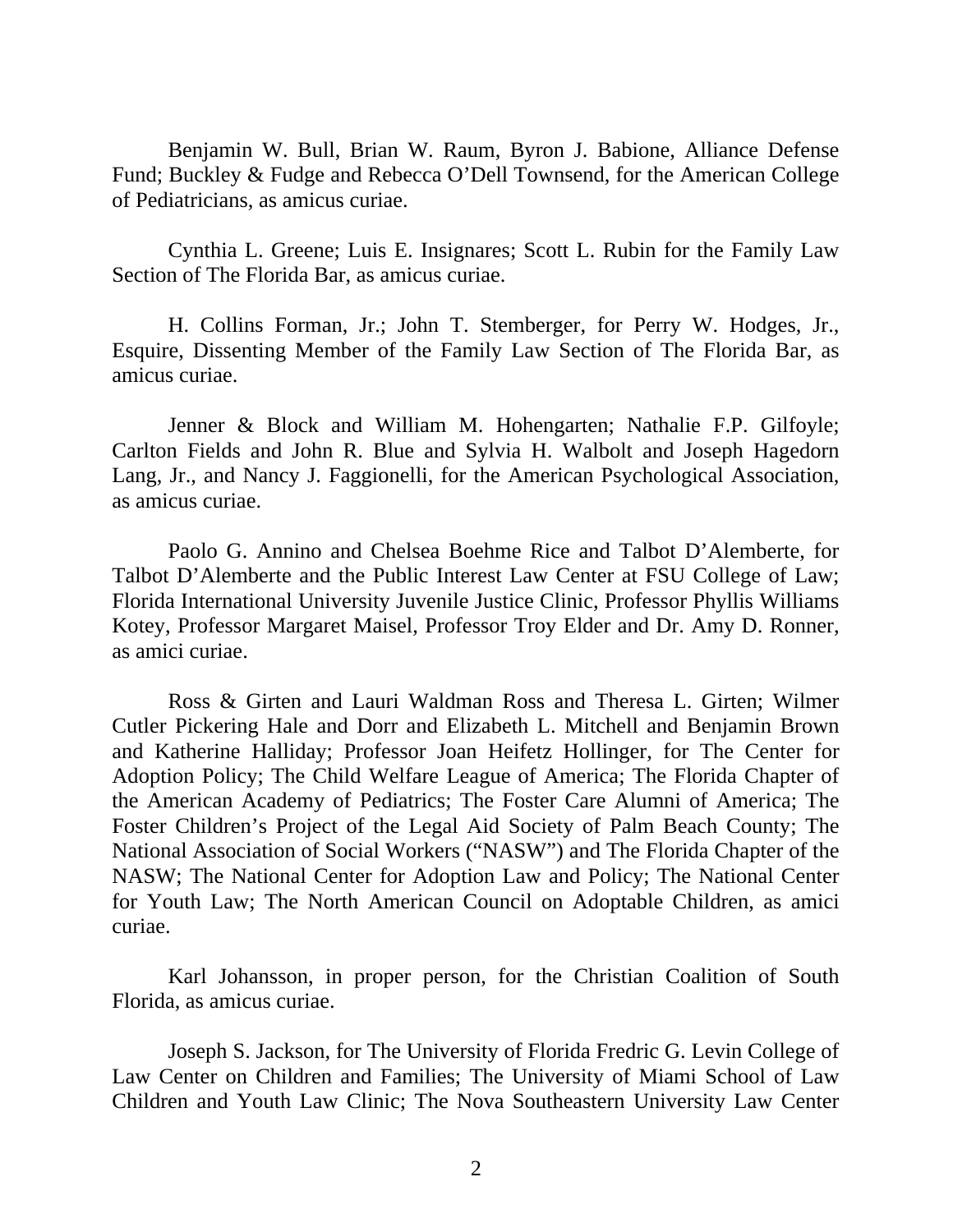Children and Families Clinic; The Barry University School of Law Children and Families Clinic; Professor Barbara Bennett Woodhouse, Professor Michael J. Dale, Professor Timothy Arcaro, Professor Brion Blackwelder and Professor Gerard F. Glynn, as amici curiae.

 Robin L. Rosenberg; Peterson & Myers and Stephen R. Senn, for The Florida's Children First, Inc., as amicus curiae.

 Baker & McKenzie and Robert F. Kolman and Angela Vigil and Robert H. Moore and Megan Renza, for Child Advocacy Clinic at Hofstra School of Law; Children and Family Justice Center of the Bluhm Legal Clinic of Northwestern University School of Law; Civitas Child Law Center; Loyola Chicago School of Law; Evan B. Donaldson Adoption Institute; Justice for Children Project; Ohio State University School of Law; Juvenile Law Center; Children's Law Center of Minnesota; Lawyers for Children America; Rocky Mountain Children's Law Center; Southern Poverty Law Center; Support Center for Child Advocates, as amici curiae.

 Brinkley, Morgan, Solomon, Tatum, Stanley & Lunny, for The Florida Chapter of the American Academy of Matrimonial Lawyers, as amicus curiae.

Before COPE, SHEPHERD and SALTER, JJ.

COPE, J.

This is an appeal of a final judgment of adoption, under which F.G. became

the adoptive father of two boys, X.X.G. and N.R.G. (collectively, "the children").

The trial court found, and all parties agree, that F.G. is a fit parent and that the

adoption is in the best interest of the children.

 The question in the case is whether the adoption should have been denied because F.G. is a homosexual. Under Florida law, a homosexual person is allowed to be a foster parent. F.G. has successfully served as a foster parent for the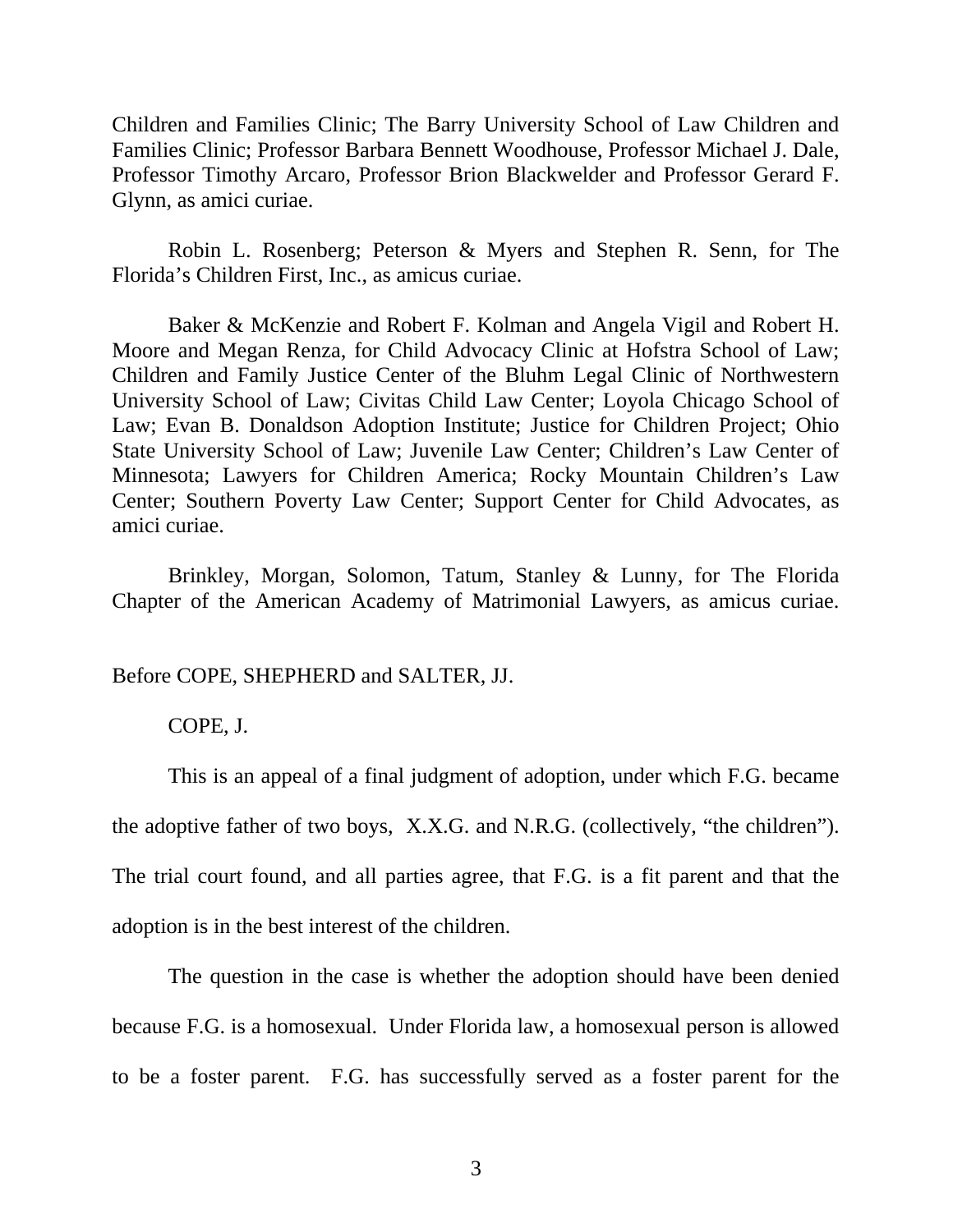children since 2004. However, Florida law states, "No person eligible to adopt under this statute [the Florida Adoption Act] may adopt if that person is a homosexual." § 63.042(3), Fla. Stat. (2006). According to the judgment, "Florida" is the only remaining state to expressly ban all gay adoptions without exception." Judgment at 38. Judge Cindy Lederman, after lengthy hearings, concluded that there is no rational basis for the statute. We agree and affirm the final judgment of adoption. $1,2$ 

I.

 We begin with three observations. First, there does not appear to be any disagreement between the parties regarding the facts of the case. The parties entered into a lengthy list of stipulated facts. The stipulated facts are attached as an appendix to this opinion. Second, the parties agree that the father is a fit parent and that the adoption is in the best interest of the children. Appendix ¶¶ 44-56. Third, the Department of Children and Families ["Department"] "agrees that gay people and heterosexuals make equally good parents." Appendix ¶ 31.

<sup>&</sup>lt;sup>1</sup> We note that our ruling is unlikely to be the last word. The Florida Constitution states that a party may appeal to the Supreme Court of Florida when there is a decision of a district court of appeal "declaring invalid a state statute." Art. V, § 3(b)(1), Fla. Const.

 $2^2$  The court wishes to express its appreciation for the briefs of amicus curiae which have been submitted in this case.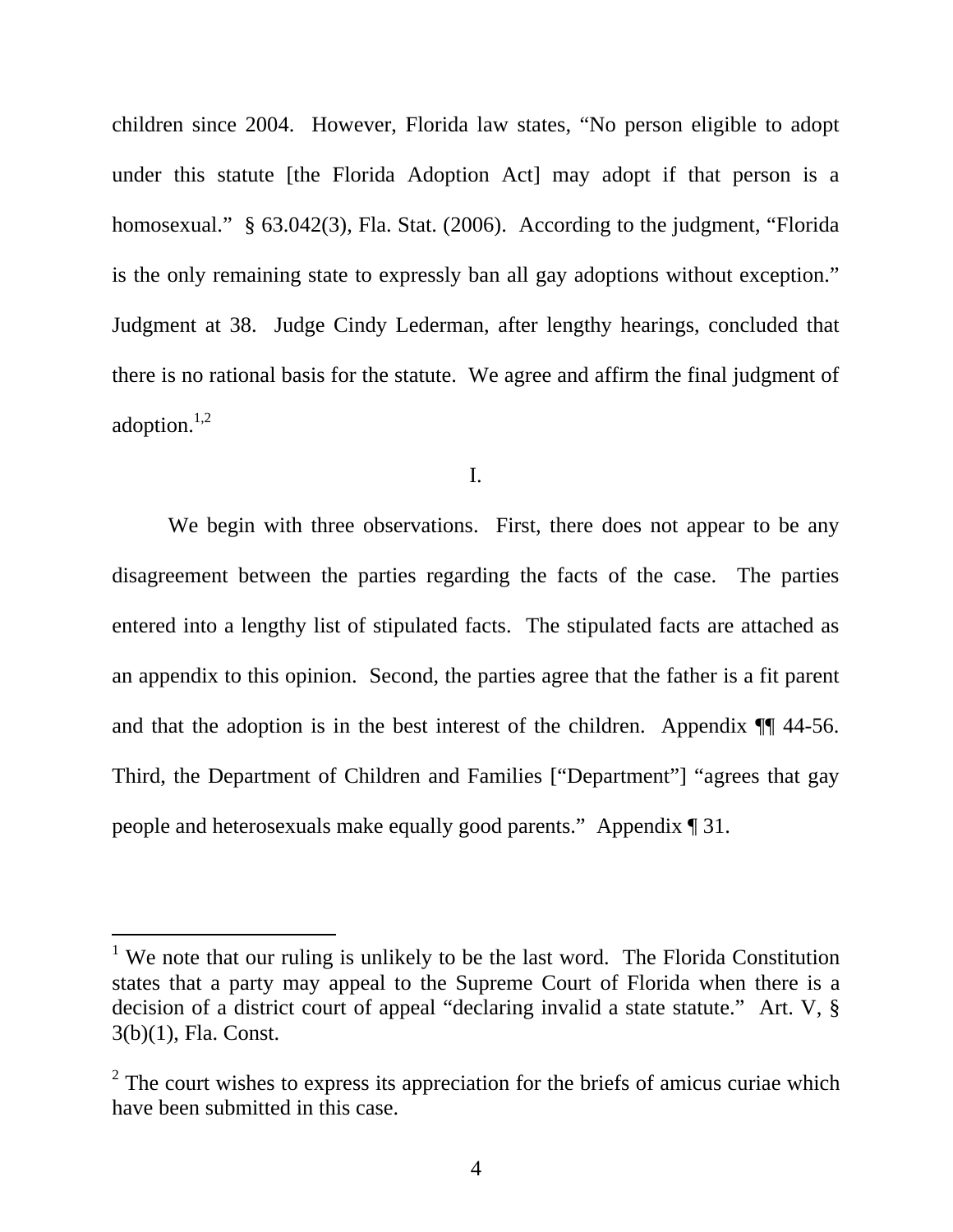II.

 Turning now to the facts of this case, in 2004 the Department removed X.X.G., then four years old, and N.R.G., then four months old, from their home based on allegations of abandonment and neglect. The Department contacted F.G., a licensed foster caregiver, and asked him to accept the children on a temporary basis until a more permanent placement could be found.<sup>3</sup>

 The children arrived with medical problems and other needs. X.X.G. arrived wearing a dirty adult-sized t-shirt and sneakers four sizes too small. Both children were suffering from ringworm and the four-month-old suffered from an untreated ear infection. X.X.G., the four-year-old, did not speak and his main concern was changing, feeding and caring for his baby brother.

The children thrived in F.G.'s household. "It is clear to this Court that [F.G.] is an exceptional parent to [X.X.G. and N.R.G.] who have healed in his care and are now thriving." Final Judgment at 37.

 Because of the natural parents' neglect of the two children, the Department filed a petition for termination of the natural parents' parental rights. In 2006, that

 $\overline{a}$ 

 $3$  F.G. was an experienced foster parent who had previously served as a foster parent for seven other children.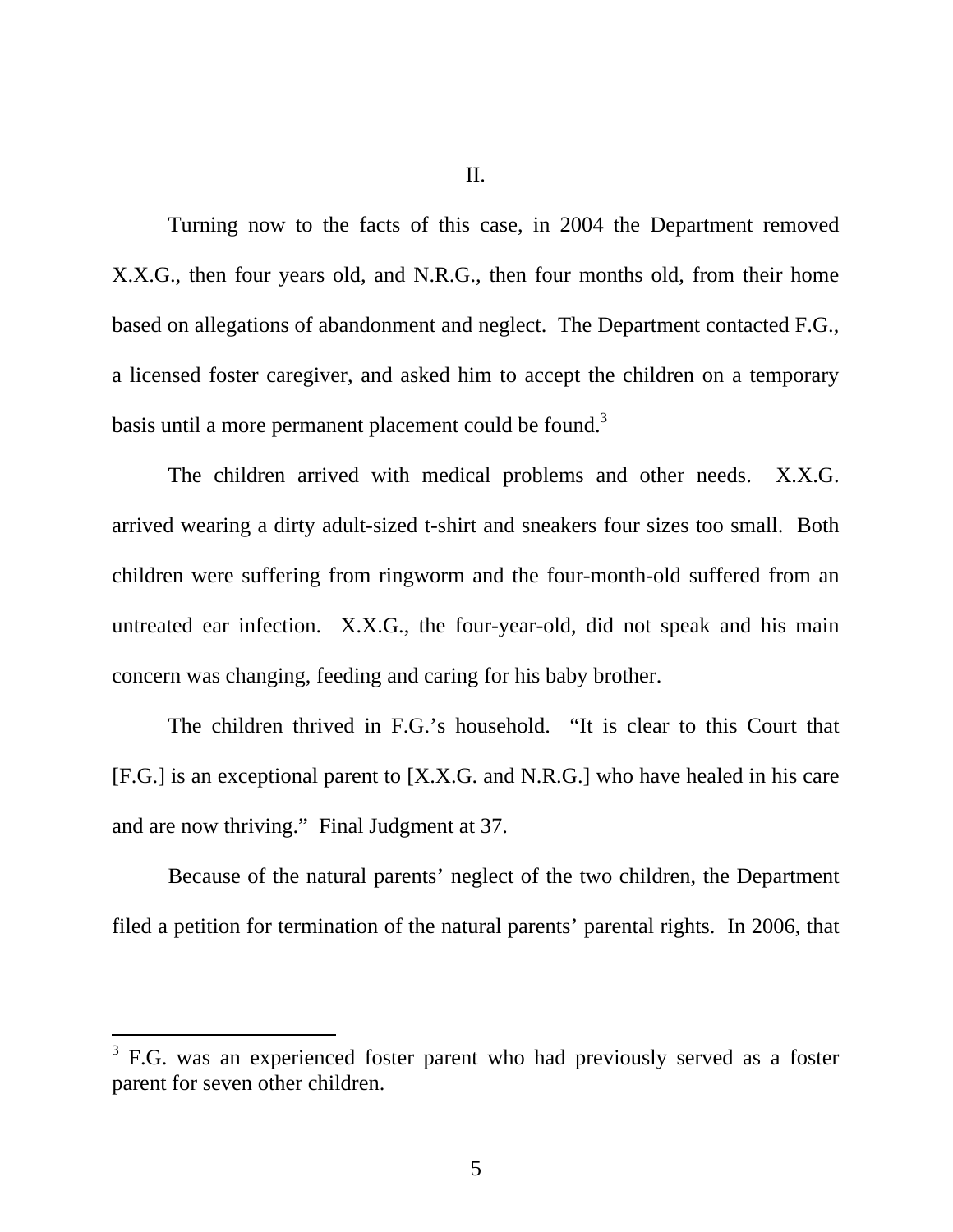petition was granted and the natural parents' parental rights were terminated. X.X.G. and N.R.G. became available for adoption.

 F.G. applied to adopt the children. The Center for Family and Child Enrichment, Inc. ("The Family Center"), a private nonprofit corporation, had been monitoring the two boys during foster care and was assigned the duty of evaluating F.G.'s ability to provide a satisfactory adoptive placement.<sup>4</sup> The Family Center reported that F.G.'s home presented a suitable environment and that he met all the criteria required to adopt the two boys. The parties stipulated that F.G. provides a safe, healthy, stable and nurturing home for the children meeting their physical, emotional, social and educational needs. The Family Center recommended against the application, though, because F.G. is a homosexual and is prohibited from adopting children under subsection 63.042(3), Florida Statutes. The Department denied the application on that basis. The Department acknowledged that it would have approved the application if it had not been for the statute.

 In 2007, F.G. filed a petition in the circuit court to adopt the children. F.G. asked the court to find subsection 63.042(3) unconstitutional because it violates his rights to equal protection, privacy, and due process. Independent counsel acting on behalf of the children asserted that the children's rights to equal protection and due

 $\overline{a}$ 

<sup>4</sup> The Family Center provides adoption services through a contract with the Department.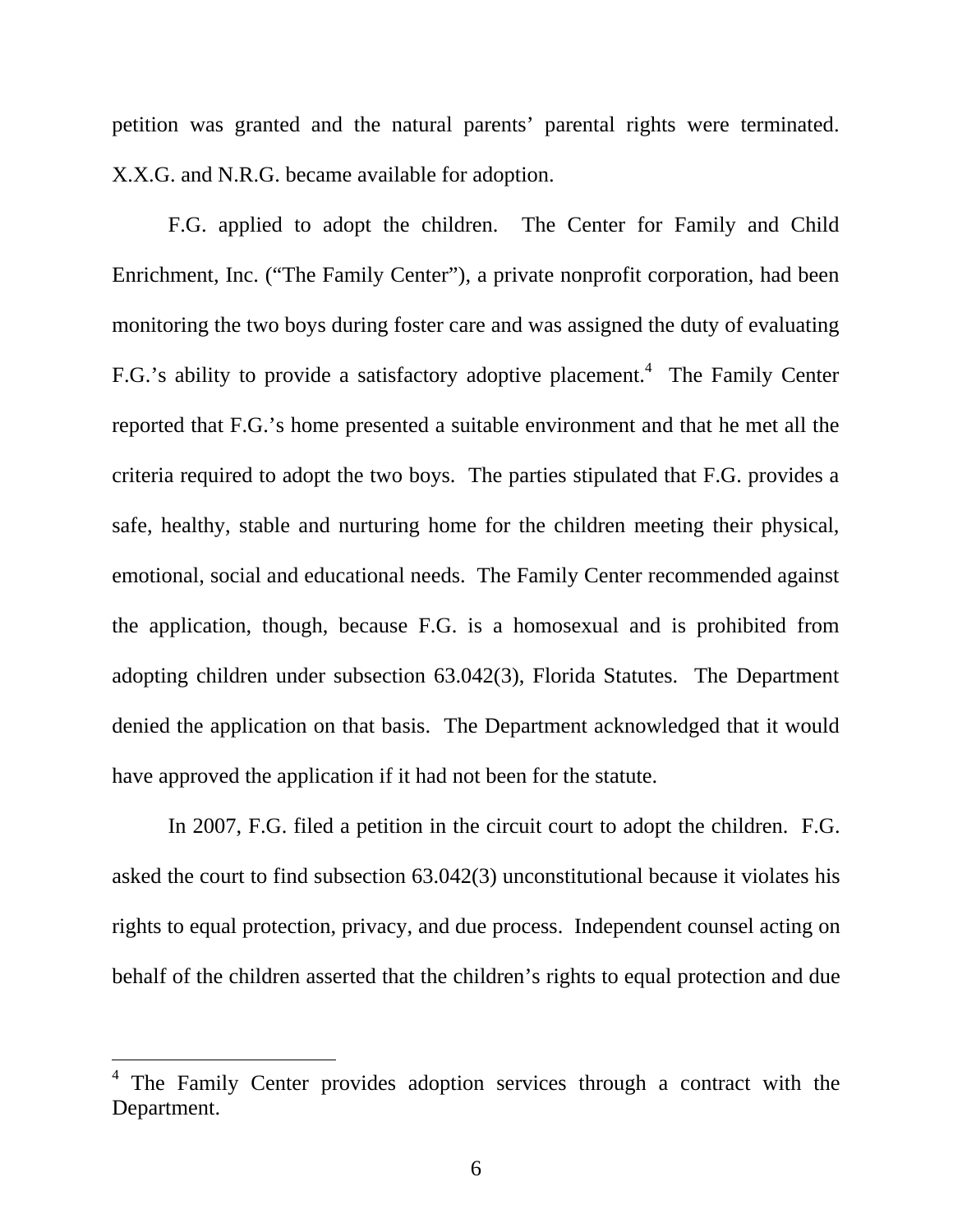process had also been violated. The Department filed a motion to dismiss, but the court only dismissed the privacy claim.

Trial began on October 1, 2008, and continued for four days. F.G. presented fact witnesses as well as expert witnesses who testified regarding homosexual and heterosexual parenting capabilities. In opposition, the Department offered the testimony of two expert witnesses.

 The trial court rendered a 53-page judgment declaring subsection 63.042(3) unconstitutional and granting the petition for adoption. The trial court found, among other things, that the statute violates the equal protection rights of F.G. and the children that are guaranteed by Article I, Section 2 of the Florida Constitution.

The Department has appealed.

## III.

 The Department contends that the trial court erred by finding subsection 63.042(3) unconstitutional. The Department argues that there is a rational basis for the statute and that the trial court misinterpreted the law.

 Under the Florida Constitution, each individual person has a right to equal protection of the laws. The constitutional provision states, in part:

> **SECTION 2. Basic rights.—**All natural persons, female and male alike, are equal before the law and have inalienable rights, among which are the right to enjoy and defend life and liberty, to pursue happiness, to be rewarded for industry, and to acquire, possess and protect property . . . .

> > 7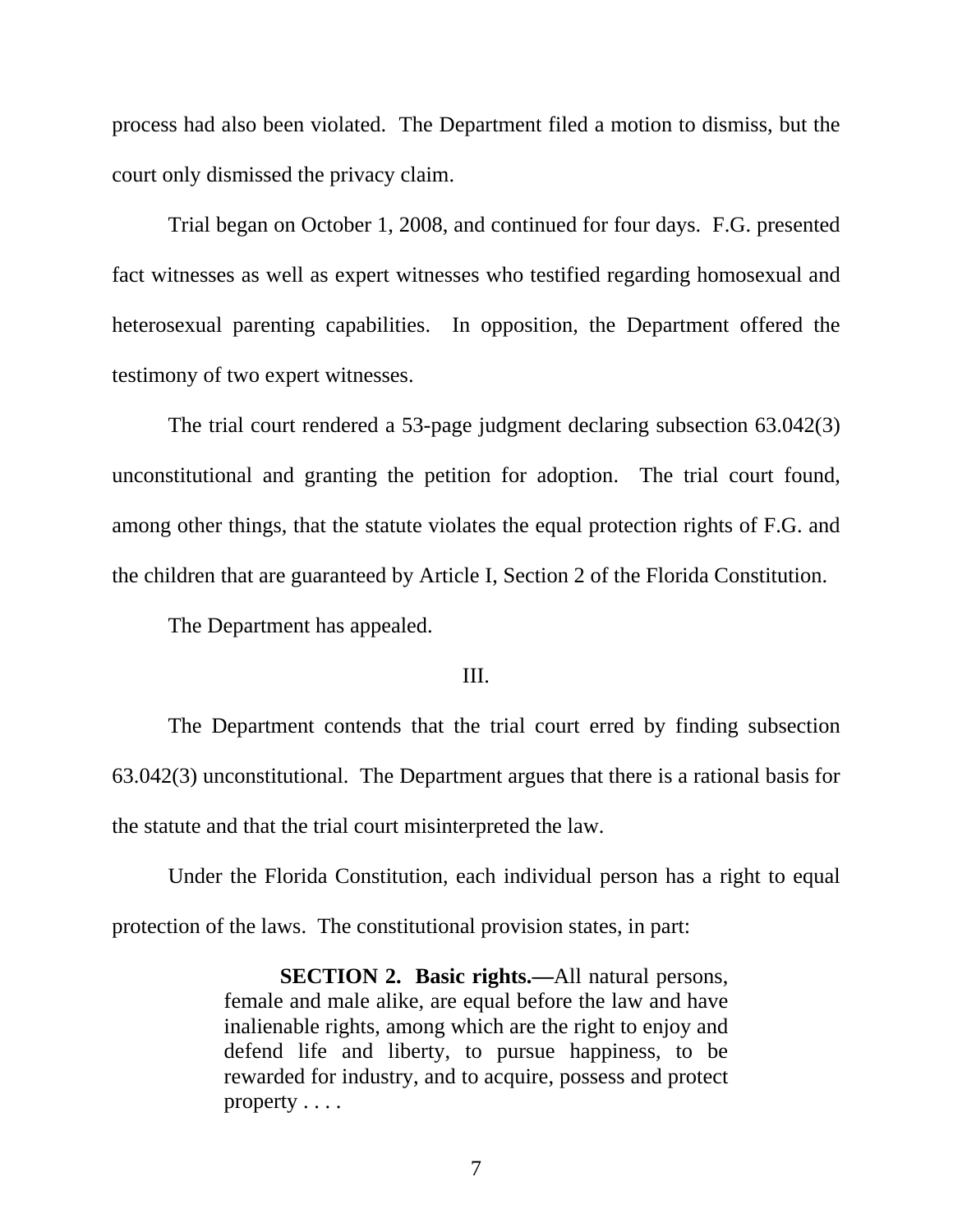Art. I, § 2, Fla. Const.

 F.G. successfully argued in the trial court that the statute treated him unequally in violation of the constitutional provision because the statute creates an absolute prohibition on adoption by homosexual persons, while allowing all other persons—including those with criminal histories or histories of substance abuse to be considered on a case-by-case basis.

 When this case was pending in the trial court, the parties and trial court agreed that this case does not involve a fundamental right or suspect class, so the case was decided under the rational basis test. That being so, we have considered this appeal only under that test.<sup>5</sup>

Under the rational basis test, "a court must uphold a statute if the classification bears a rational relationship to a legitimate governmental objective." Warren v. State Farm Mut. Auto Ins. Co., 899 So. 2d 1090, 1095 (Fla. 2005). The classification must be "based **on a real difference** which is reasonably related to the subject and purpose of the regulation." State v. Leicht, 402 So. 2d 1153, 1155 (Fla. 1981) (emphasis added).

 $rac{1}{\sqrt{5}}$  $5$  We do not reach the argument advanced in the amicus brief filed by Talbot D'Alemberte and the Public Interest Law Center at the Florida State University College of Law which contends that a fundamental right to adopt was recognized in Grissom v. Dade County, 293 So. 2d 59, 62 (Fla. 1974), and Bower v. Conn. Gen. Life Ins. Co., 347 So. 2d 439, 440 (Fla. 3d DCA 1977).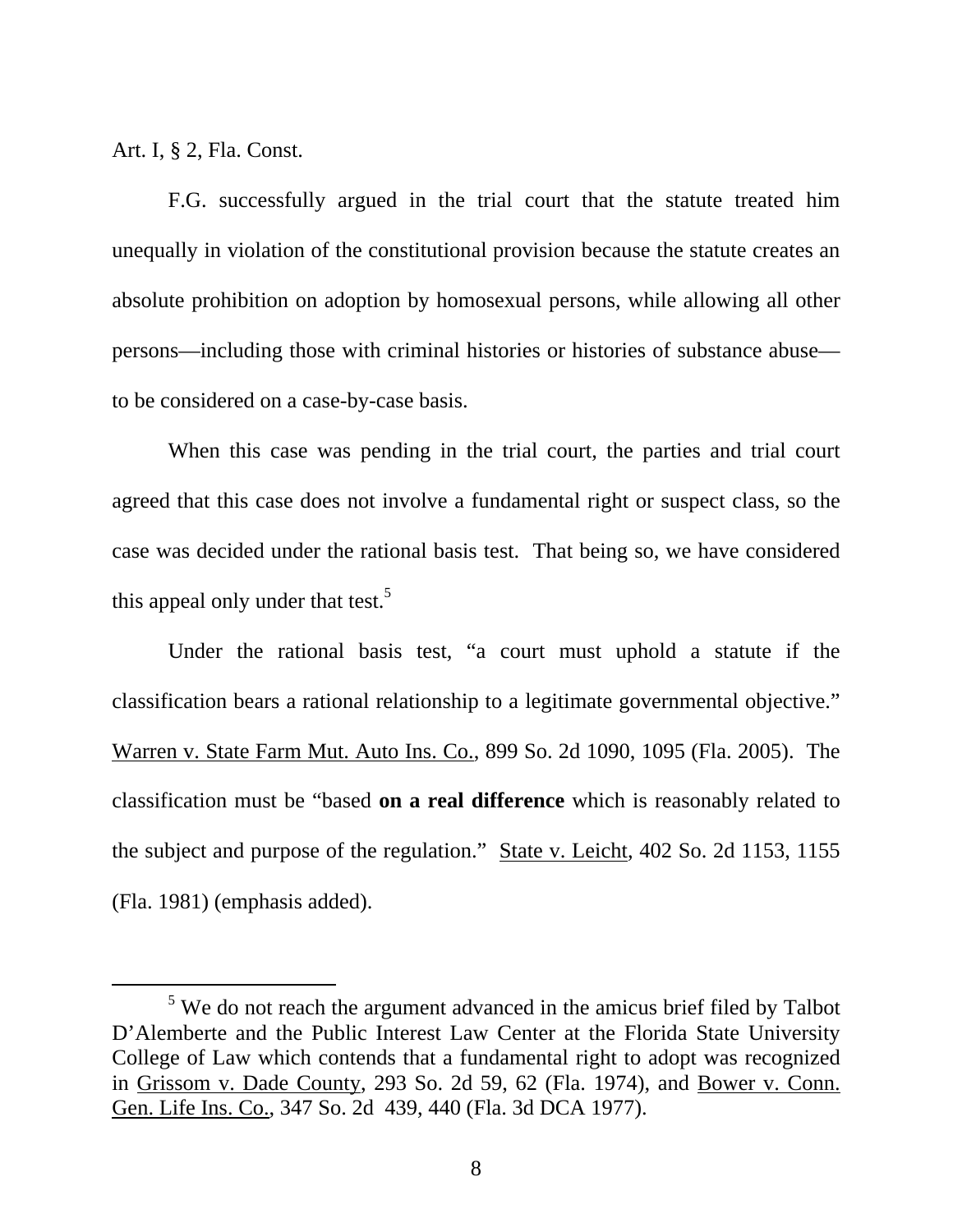The question now before us—whether there is a rational basis for subsection 63.042(3)—was previously presented to the Supreme Court of Florida with inconclusive results. A constitutional challenge was brought in Cox v. Florida Department of Health & Rehabilitative Services, 656 So. 2d 902 (Fla. 1995), where the Second District Court of Appeal held the statute to be constitutional. Our Supreme Court upheld the Second District's ruling, except with regard to the equal protection issue—the issue before us now.

With regard to the equal protection issue, the  $\frac{\cos C}{\cos C}$  Court noted that the parties had waived an evidentiary hearing in the trial court and allowed "the case to proceed to resolution with the parties simply submitting briefs and their own packets of research materials to the trial court." 656 So. 2d at 903. The Supreme Court said:

> The record is insufficient to determine that this statute can be sustained against an attack as to its constitutional validity on the rational-basis standard for equal protection under article I, section 2 of the Florida Constitution. A more complete record is necessary in order to determine this issue. Upon remand, the proceeding is limited to a factual completion of the record as to this single constitutional issue and a decision as to this issue based upon the completed record.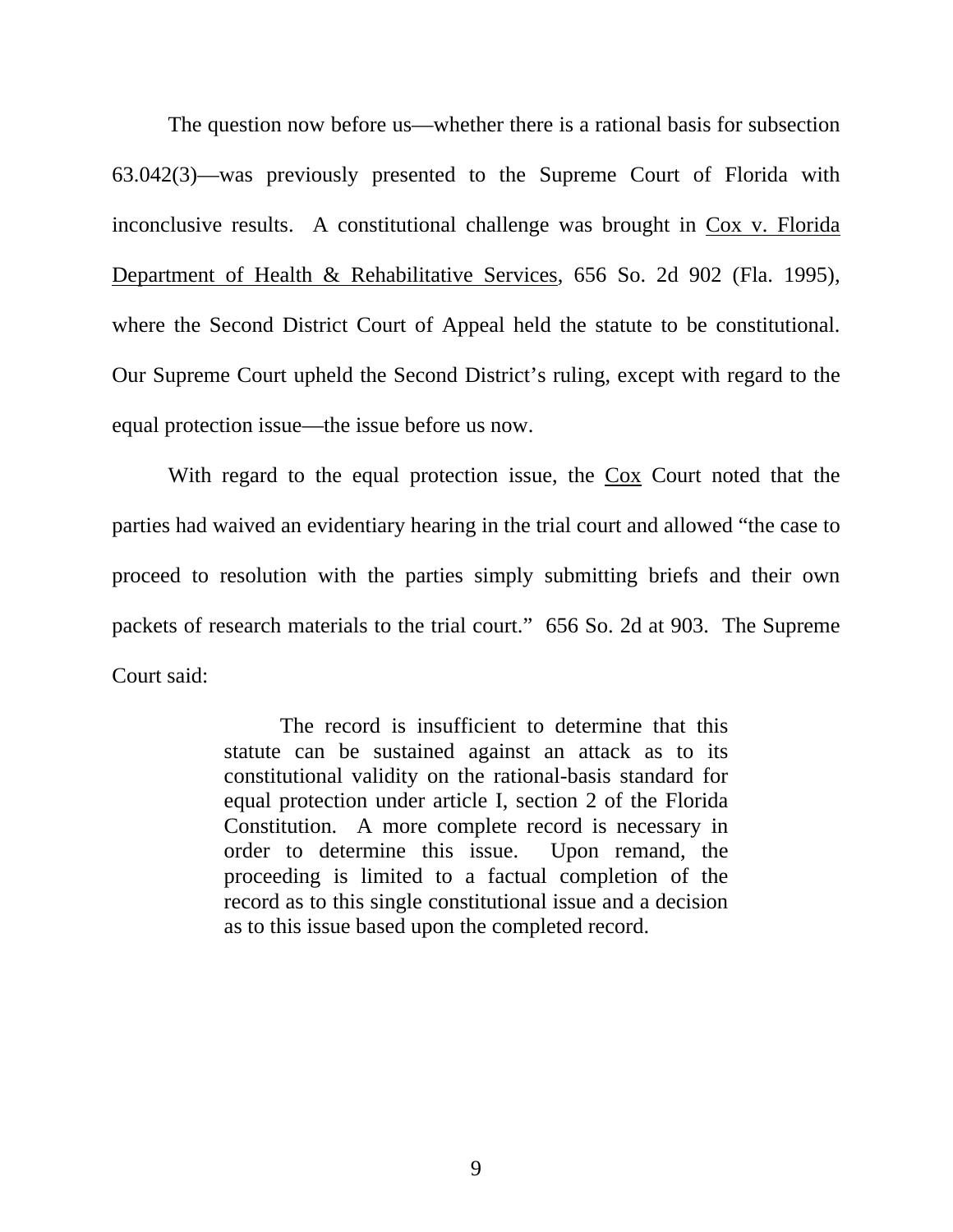Id. After the case was returned to the trial court, Cox abandoned the petition and the equal protection issue was never addressed. In light of the Cox decision, the trial court conducted an extensive evidentiary hearing in this case.<sup>6</sup>

## IV.

We next consider how the adoption statute works. The statute requires that there be individual studies which the judge must consider in order to decide whether the proposed adoption is in the best interest of the child. § 63.022(2), (4)(c), Fla. Stat.; Fla. Admin. Code R. 56C-16.005(2).

There must be a favorable preliminary home study, § 63.112(2)(b), Fla. Stat., followed by a final home investigation "to ascertain whether the adoptive home is a suitable home for the minor and whether the proposed adoption is in the best interest of the minor." Id. § 63.125(1); Fla. Admin. Code R. 65C-16.001(7), (8). "The report of the investigation must contain an evaluation of the placement with a recommendation on the granting of the petition for adoption and any other information the court requires regarding the petitioner or the minor." § 63.125(3), Fla. Stat. This process includes a family social and medical history, in-home visits with the minor and minor's proposed adoptive parent or parents and gathering any other information which may be relevant to the suitability of the intended adoptive

<sup>6</sup> A federal constitutional challenge to this statute was rejected in Lofton v. Secretary of Department of Children & Family Services, 358 F.3d 804 (11th Cir.), rehearing en banc denied, 377 F.3d 1257 (11th Cir. 2004).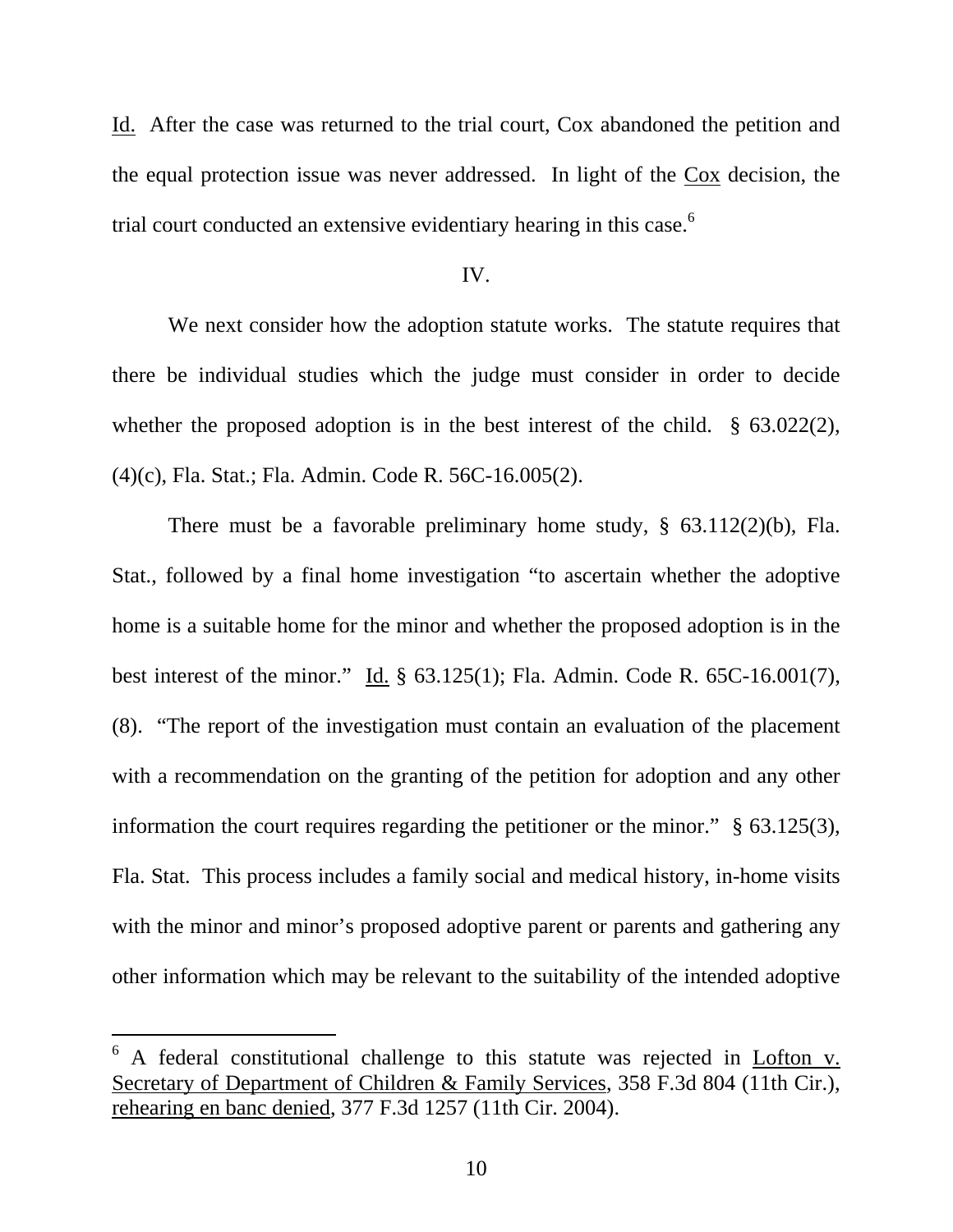home. Id. § 63.125(5). If the trial judge concludes that the adoption is in the best interest of the person to be adopted, the Court enters the judgment of adoption. Id.  $§ 63.142(4).^{7}$ 

 Simply put, the statute calls for an individual, case-by-case evaluation to determine if the proposed adoption is in the best interest of the child. Except for homosexual persons, there is no automatic, categorical exclusion of anyone from consideration for adoption.

 For example, "[a]doption applicants who have previous verified findings of abuse, neglect or abandonment of a child are subject to a special review before they can be approved to adopt, but are not automatically disqualified from adopting." Appendix ¶ 15. For a child who was privately placed (not placed by the Department or Department's agent), there is no categorical exclusion for adoption by a person with a prior criminal history, although a special review is involved. Appendix ¶¶ 12-15. Where the placement is through the Department, a very serious criminal history is disqualifying. Appendix ¶ 12. There is a five-year preclusion if there is a prior history for assault, battery, or a drug crime, Appendix ¶ 13, and no preclusion for other felonies.

 Florida law specifies that a person cannot be "prohibited from adopting solely because such person possesses a physical disability or handicap, unless it is

 $\overline{a}$ 

 $<sup>7</sup>$  Unless otherwise directed by the court, an investigation and recommendation is</sup> not required if the petitioner is a stepparent or blood relative. Id. § 63.125.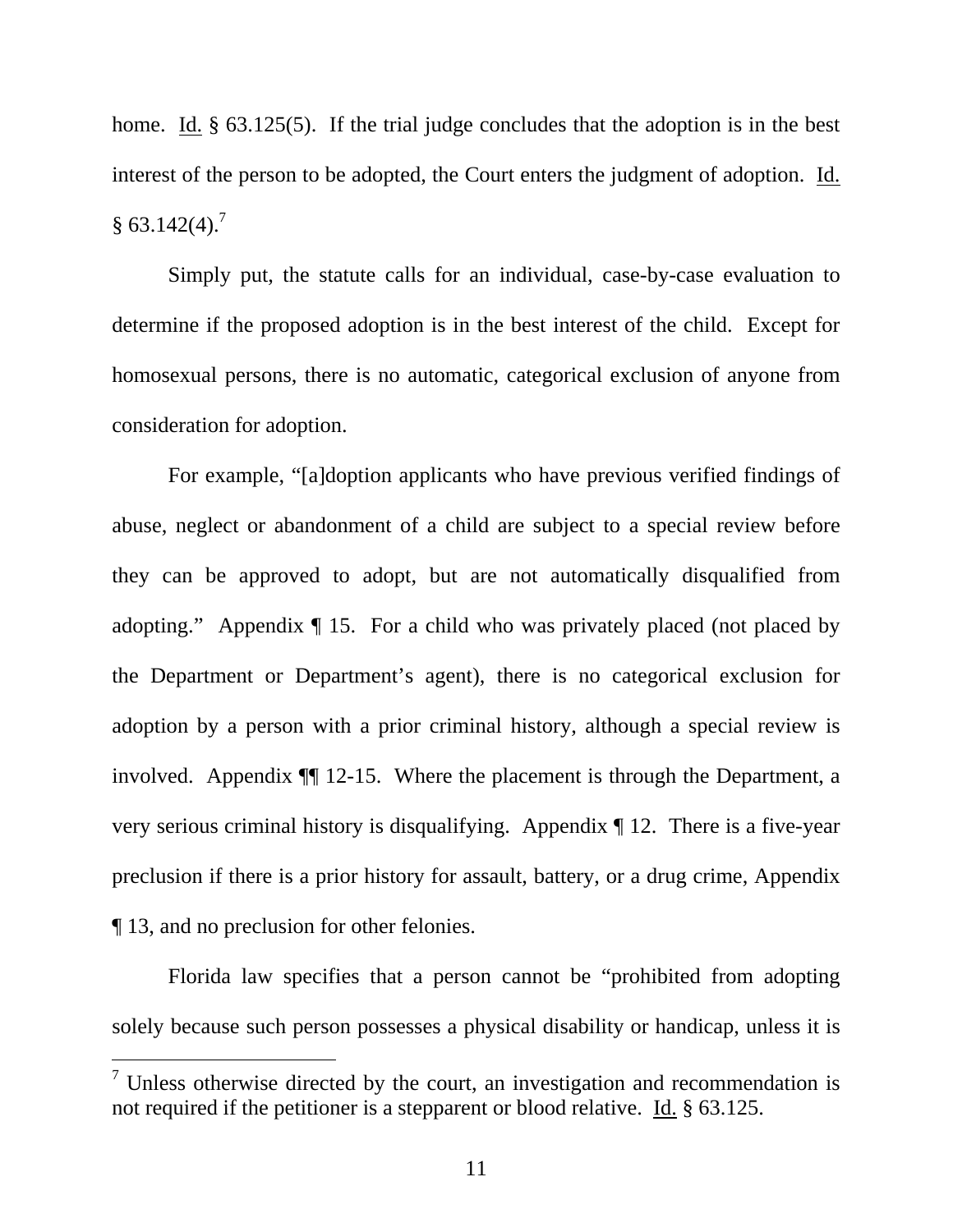determined by the court or adoption entity that such disability or handicap renders such person incapable of serving as an effective parent." § 63.042(4), Fla. Stat. An individual who is HIV-positive but healthy and able to care for a child is not excluded if, after having a physical, a doctor determines that the applicant is healthy and that the child is not going to go through another loss. Appendix  $\P$  11. There is a special review, but no categorical exclusion, for an applicant "with serious or chronic medical conditions that could predictably compromise . . . the ability to provide the physical, emotional, social and economic support necessary for a child to thrive." Appendix ¶ 10. "No person shall be denied the opportunity to become an adoptive parent on the basis of race, color or national origin." Fla. Admin. Code R. 65C-16.005(1).

 A single adult is specifically allowed to adopt. § 63.042(2)(b), Fla. Stat. Florida "makes over a third of its adoptive placements with single adults." Appendix ¶ 2. "The percentage of adoptions of dependent children in Florida that were by single parents for the year 2006 was 34.47 %." Appendix ¶ 2.

 The Department or its agents "have placed children in the permanent care of foster parents known by [the Department] and/or its agents to be lesbians or gay men." Appendix ¶ 26. Homosexual persons "are not prohibited by any state law or regulation from being legal guardians of children in Florida." Appendix ¶ 27. The Department or its agents have placed children in the care, including permanent

12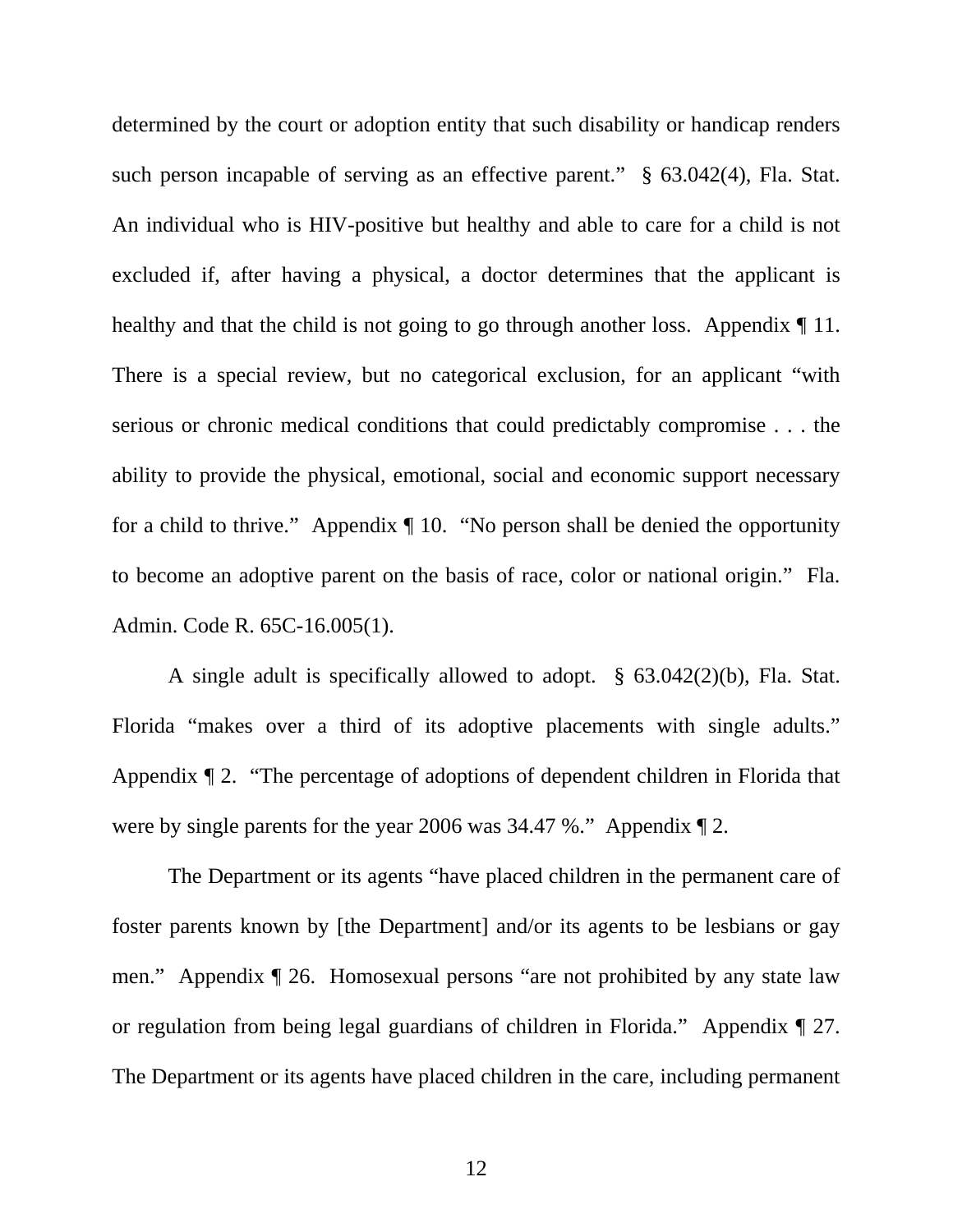care, of legal guardians known by the Department and/or its agents to be lesbians or gay men, and ceased Department supervision. Appendix ¶¶ 28-29.

 However, the Florida Adoption Act categorically excludes a homosexual person from adopting. The question is whether there is a rational basis for the difference in treatment.

#### V.

 Given a total ban on adoption by homosexual persons, one might expect that this reflected a legislative judgment that homosexual persons are, as a group, unfit to be parents.

 No one in this case has made, or even hinted at, any such argument. To the contrary, the parties agree "that gay people and heterosexuals make equally good parents." Appendix ¶ 31. "The qualities that make a particular applicant the optimal match for a particular child could exist in a heterosexual or gay person." Appendix  $\P$  32.<sup>8</sup> Thus in this case no one attempts to justify the prohibition on homosexual adoption on any theory that homosexual persons are unfit to be parents.

 $\overline{a}$ 

<sup>&</sup>lt;sup>8</sup> There are, of course, homosexual persons who have their own biological children whom they raise. No one has suggested that such parents are unfit. As stated in the brief amicus curiae of the Family Law Section of The Florida Bar, "A parent's homosexuality is not a basis to terminate his or her parental rights. It is not a basis to deny that parent residential responsibility for his or her child or time-sharing with that child." Brief at 13.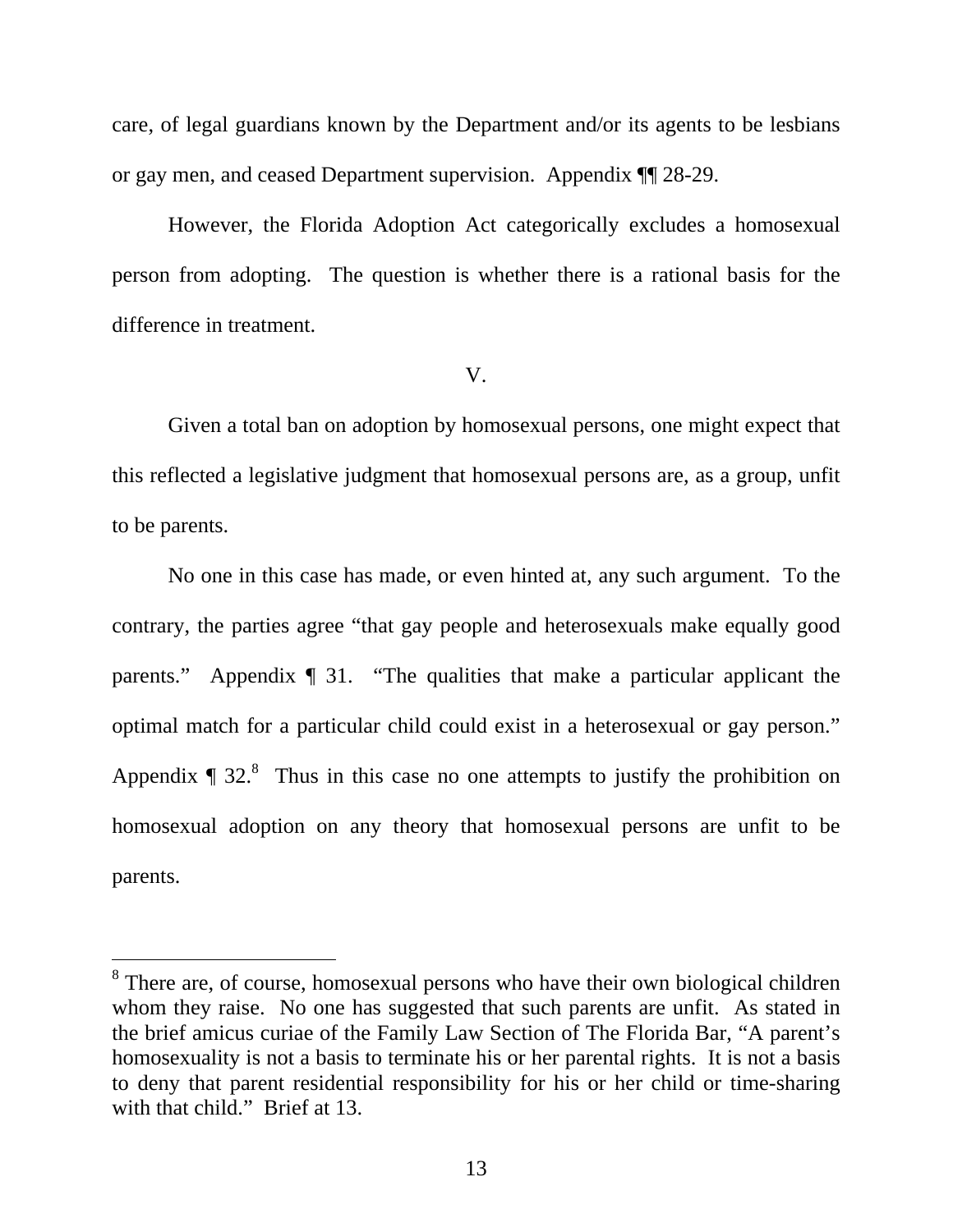Instead, the Department argues that there is a rational basis for the prohibition on homosexual adoption because children will have better role models, and face less discrimination, if they are placed in non-homosexual households, preferably with a husband and wife as the parents. But that is not what the statute does.

 As previously stated, the statute specifically allows adoption by an unmarried adult. § 63.042(2)(b). Single parent adoption has been allowed under the Florida Adoption Act, enacted in 1973, and predecessor statutes. § 63.042(2)(b), Fla. Stat. (1973); ch. 73-159, § 4, Laws of Fla.; § 63.061, Fla. Stat. (1967); § 72.11, Fla. Stat. (1943). One-third of Florida's adoptions are by single adults. Appendix ¶ 2. The Florida Statutes do not restrict adoption to heterosexual married couples.

 The statute contains no prohibition on placing children with homosexual persons who are foster parents. The Department has placed children with homosexual foster parents in short-term placements, and long-term placements. Appendix ¶¶ 25-26. The average length of stay in foster care before adoption is thirty months. Appendix ¶ 38.

 Florida also has a guardianship statute. Ch. 744, Fla. Stat. Homosexual persons "are not prohibited by any state law or regulation from being legal guardians of children in Florida." Appendix ¶ 27. The Department has placed

14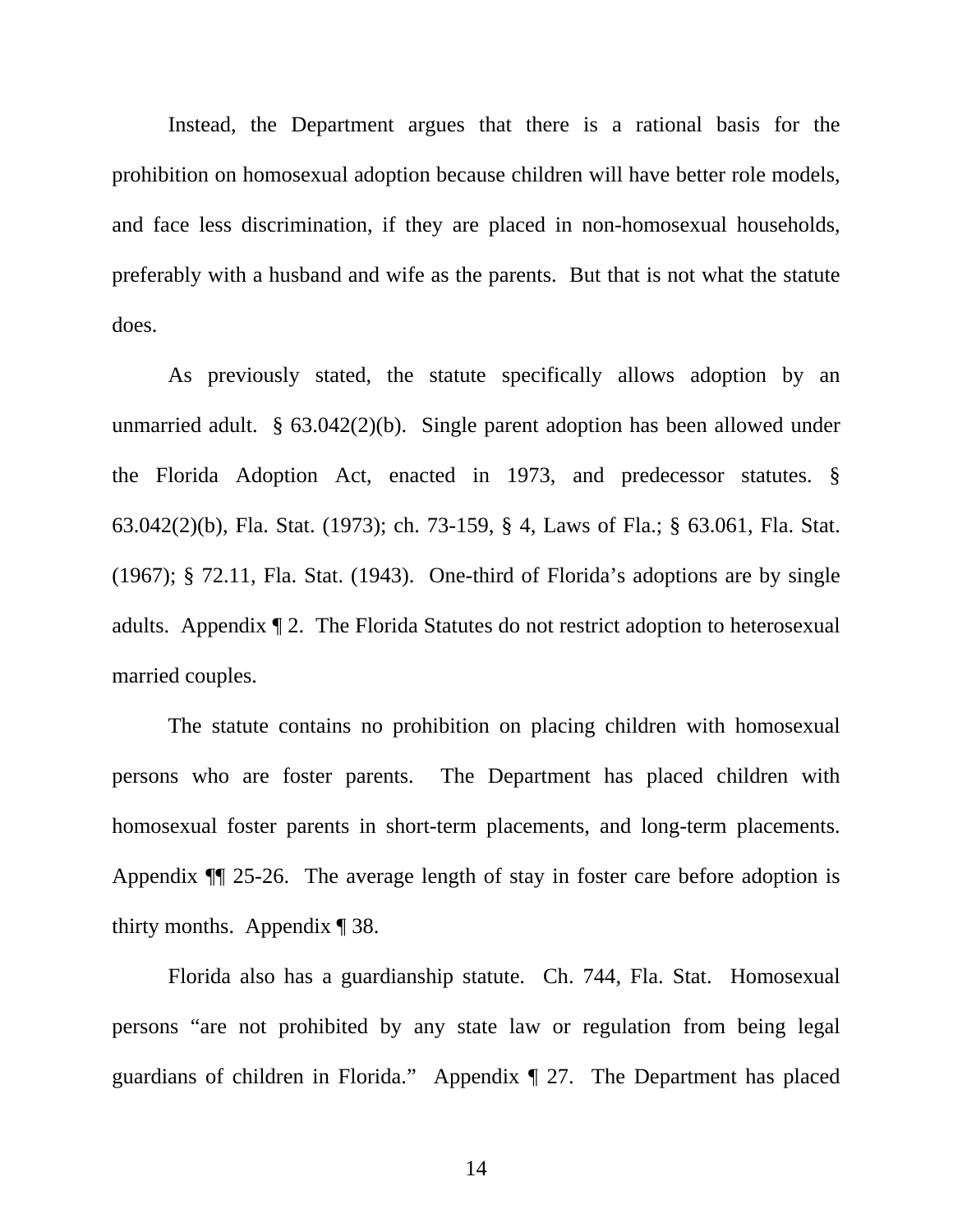children in the legal guardianship of homosexual persons. This has included permanent guardianships in which the Department ceased supervision. Appendix ¶ 29.

 It is difficult to see any rational basis in utilizing homosexual persons as foster parents or guardians on a temporary or permanent basis, while imposing a blanket prohibition on adoption by those same persons.<sup>9</sup> The Department contends, however, that the basis for this distinction can be found in the social science evidence.

## VI.

 The trial court heard extensive expert testimony in this case. F.G. presented Dr. Letitia Peplau, Professor of Psychology at the University of California in Los Angeles; Dr. Susan Cochran, Professor of Epidemiology and Statistics at the University of California in Los Angeles; and Dr. Michael Lamb, Professor of Psychology at the University of Cambridge, London, England, and former research scientist at the National Institute of Child Health and Human Development (part of the National Institute of Health). F.G. also presented Dr. Margaret Fischl, Professor of Medicine at the University of Miami School of Medicine; Dr. Frederick Berlin, Associate Professor at Johns Hopkins University School of

 $\overline{a}$ 

<sup>&</sup>lt;sup>9</sup> As stated by the brief amicus curiae of the Family Law Section of The Florida Bar, "[A] person's homosexuality does not prevent that person from serving as a foster parent or as a guardian for a child. The only role that is precluded is that of adoptive parent. Clearly, this is a distinction without a difference." Brief at 13.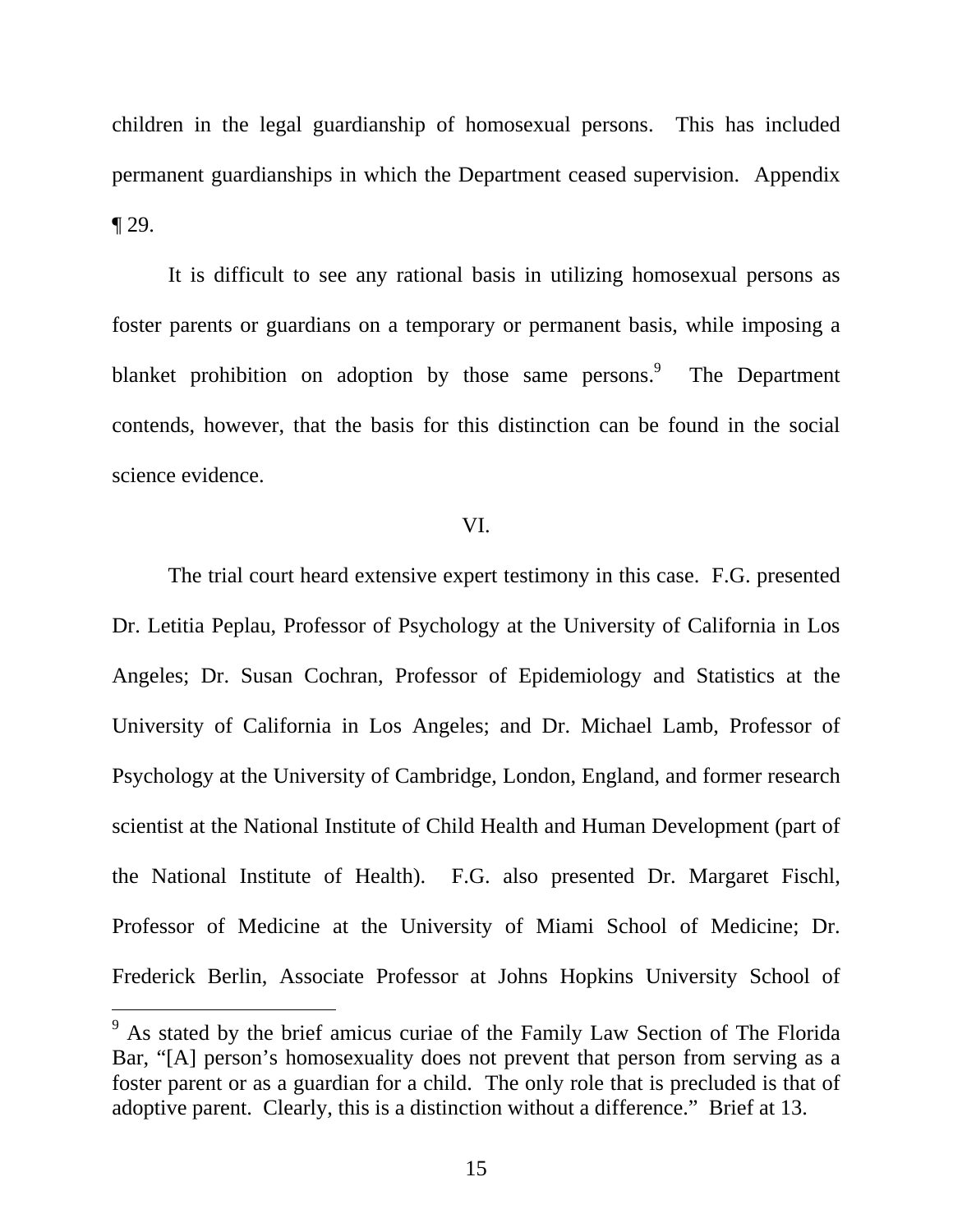Medicine in Baltimore, Maryland; Dr. David M. Brodzinsky, Professor Emeritus, Developmental and Clinical Psychology, Rutgers University; Patricia Lager, Professor of Social Work at Florida State University in Tallahassee, Florida; Christine Thorne, the Department's Quality Assurance Manager; Aida Gonzalez, the Department's Licensing Foster Care Specialist; and Gay Frizzell, Chief of Child Welfare Services and Training in the Family Safety Program Office.

 The Department offered Dr. George A. Rekers, Distinguished Professor of Neuropsychiatry and Behavioral Science Emeritus, University of South Carolina School of Medicine; and Dr. Walter Schumm, Associate Professor of Family Studies, Kansas State University.

The court concluded as follows:

 The quality and breadth of research available, as well as the results of the studies performed about gay parenting and children of gay parents, is robust and has provided the basis for a consensus in the field. Many well renowned, regarded and respected professionals have [produced] methodologically sound longitudinal and cross-sectional studies into hundreds of reports. Some of the longitudinal studies have tracked children for six, ten and fourteen years. The starting ages of the children in the longitudinal studies has varied from birth, six to ten years old and followed them throughout childhood, adolescence and into adulthood. The studies and reports are published in many well respected peer reviewed journals including the Journal of Child Development, the Journal of Family Psychology, the Journal of Child Psychology, and the Journal of Child Psychiatry. Each of the studies and hundreds of reports also withstood the rigorous peer review process and were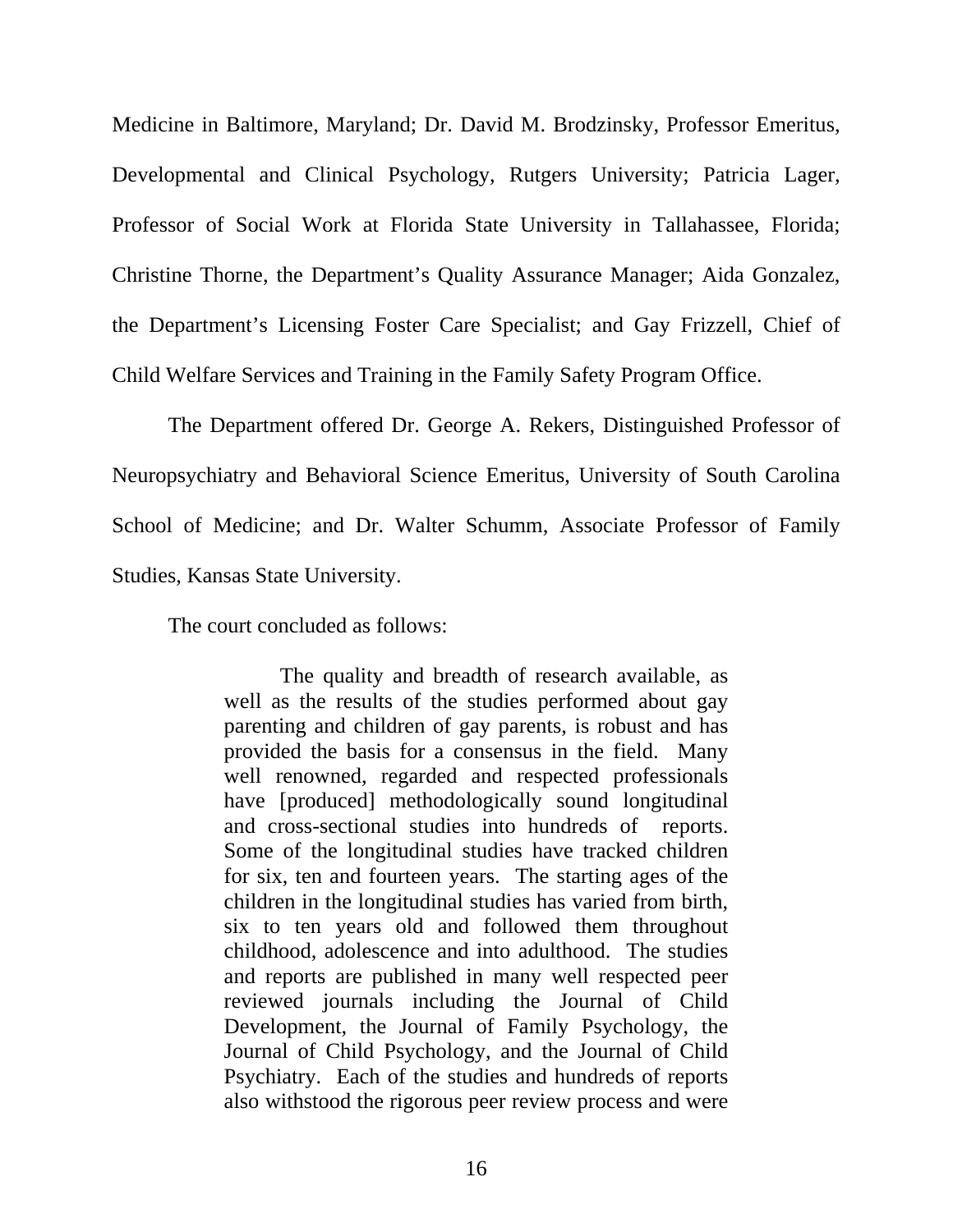tested statistically, rationally and methodologically by seasoned professionals prior to publication.

 In addition to the volume, the body of research is broad; comparing children raised by lesbian couples to children raised by married heterosexual couples; children raised by lesbian parents from birth to children raised by heterosexual married couples from birth; children raised by single homosexuals to children raised by single heterosexuals; and children adopted by homosexual parents to those raised by homosexual biological parents, to name a few. **These reports and studies find that there are no differences in the parenting of homosexuals or the adjustment of their children.** These conclusions have been accepted, adopted and ratified by the American Psychological Association, the American Psychiatry Association, the American Pediatric Association, the American Academy of Pediatrics, the Child Welfare League of America and the National Association of Social Workers. As a result, based on the robust nature of the evidence available in the field, **this Court is satisfied that the issue is so far beyond dispute that it would be irrational to hold otherwise;**  the best interests of children are not preserved by prohibiting homosexual adoption.

Final Judgment at 36-37 (emphasis added). This finding coincides with the

Department's agreement "that gay people and heterosexuals make equally good

parents." Appendix  $\P$  31.<sup>10</sup>

-

As we understand it, the Department maintains that the trial court should not

have conducted an evidentiary hearing. We reject that argument. In the Cox

 $10$  The brief amicus curiae of the American Psychological Association states, "Empirical research over the past two decades has failed to find meaningful differences in the parenting ability of gay and lesbian parents compared to heterosexual parents." Brief at 15.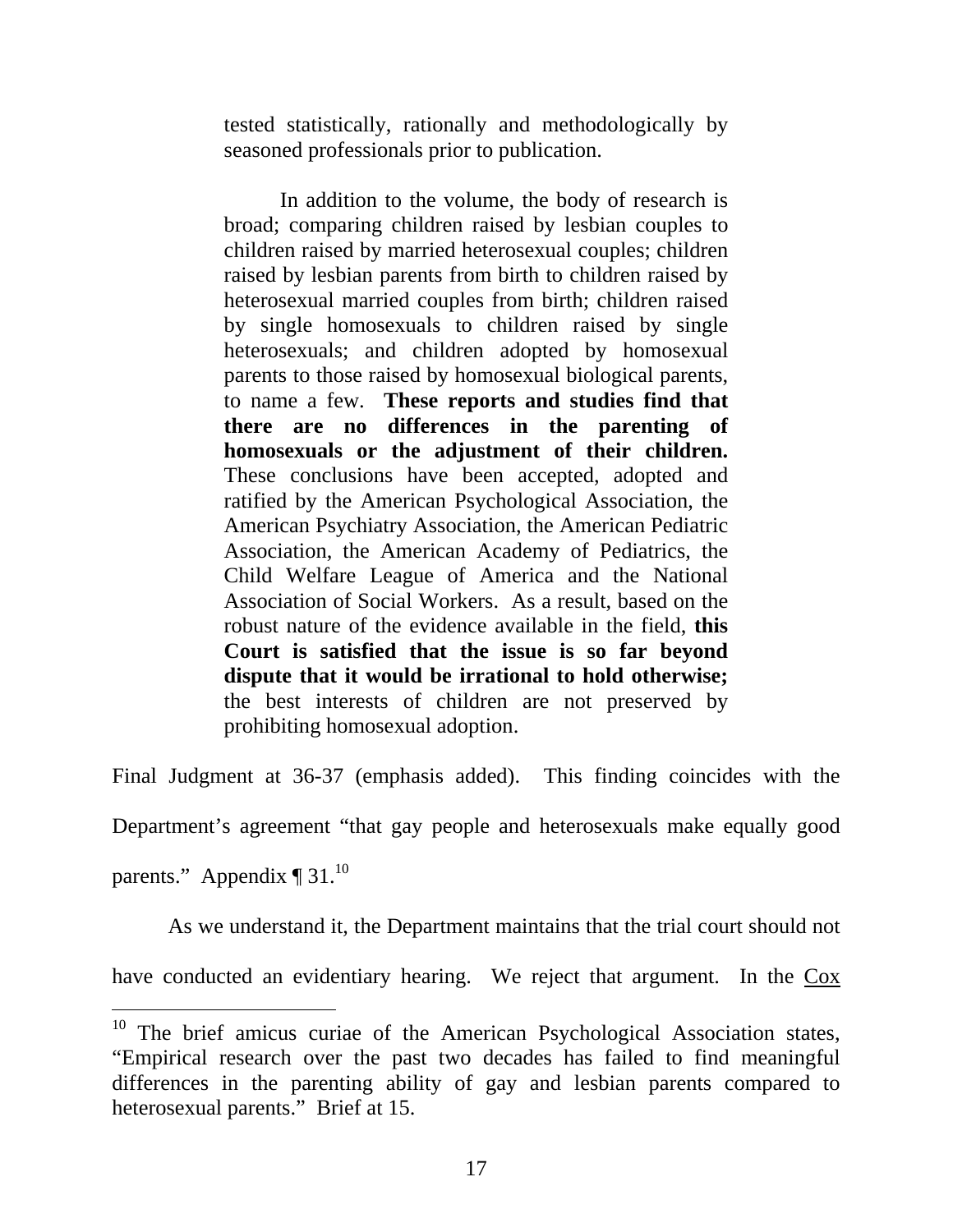decision, which considered the identical constitutional challenge, the Florida Supreme Court ruled that an evidentiary hearing must be held. 656 So. 2d at 903.

 The Department also appears to say that the trial court should not have made findings about the social science evidence. Again, we disagree. The Cox decision called for "a factual completion of the record as to this single constitutional issue and a decision as to this issue based upon the completed record." Id.

 The Department does not argue that the trial court's judgment lacks support in the evidence.

## VII.

 Turning now to the remainder of the Department's argument, we understand the Department to assert that if there is an alternative legitimate way to interpret the scientific data, then that alternative view can provide a rational basis for the statute's blanket exclusion of homosexual adoption while allowing homosexual foster case and guardianships. The Department contends that the alternative views expressed by its experts and F.G.'s experts support the existence of a rational basis for the statute. See Hamilton v. State, 366 So. 2d 8, 10 (Fla. 1978) (classification will be upheld where there continues to be expert opinion supporting the reasons which prompted the legislature to enact the statute).

 We consider first the Department's experts. One of the Department's witnesses was Dr. Schumm. Dr. Schumm is of no assistance to the Department's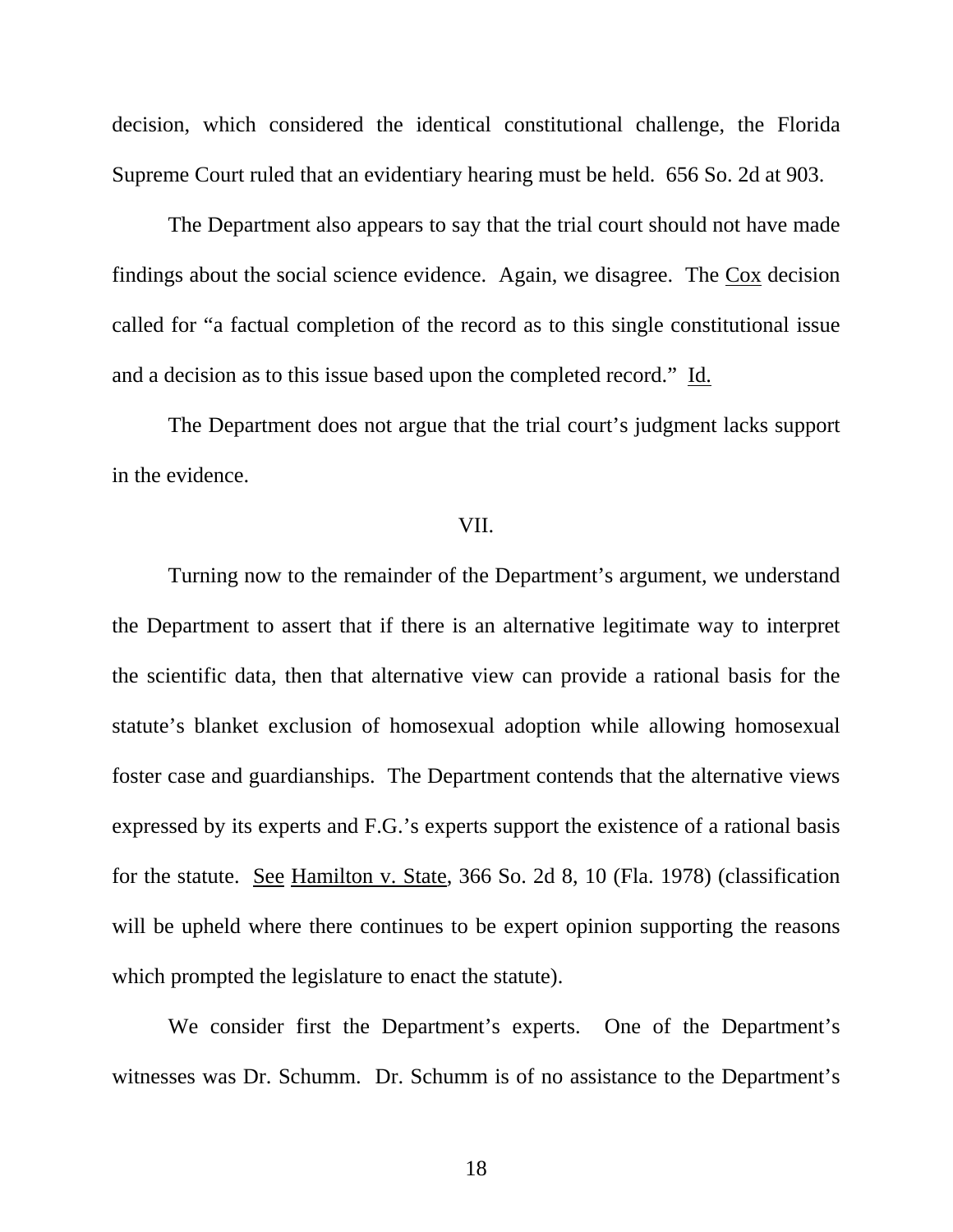argument. That is so because Dr. Schumm did **not** agree "that homosexuals should be banned from adopting but rather states that gay parents can be good foster parents, and opines that the decision to permit homosexuals to adopt is best made by the judiciary on a case by case basis." Final Judgment at 24.

The final judgment also states:

 Although Dr. Schumm is not a psychologist, a summary of his testimony is included in this section because he conducted a methodological analysis of the works of psychologists on homosexual parenting. When reanalyzing studies on outcomes of children raised by gay parents, he found some differences in outcomes as a factor of parental sexual orientation where the original researchers reported no differences (the null hypothesis). He suggests that his reanalysis, mostly unpublished, should be accepted over the analyses of well respected researchers in peer reviewed journals. Dr. Schumm admitted that he applies statistical standards that depart from conventions in the field. In fact, Dr. Cochran and Dr. Lamb testified that Dr. Schumm's statistical reanalysis contained a number of fundamental errors. Dr. Schumm ultimately concluded that based on his reanalysis of the data, there are statistically significant differences between children of gay and lesbian parents as compared to children of heterosexual parents. Dr. Schumm understands that much of the scientific community disagrees with his conclusions and concedes to the possibility that some gay parents may be beneficial to some children.

Final Judgment at 23-24.

The testimony of Dr. Schumm does not support the blanket prohibition on homosexual adoption. Dr. Schumm's conclusion was that such decisions should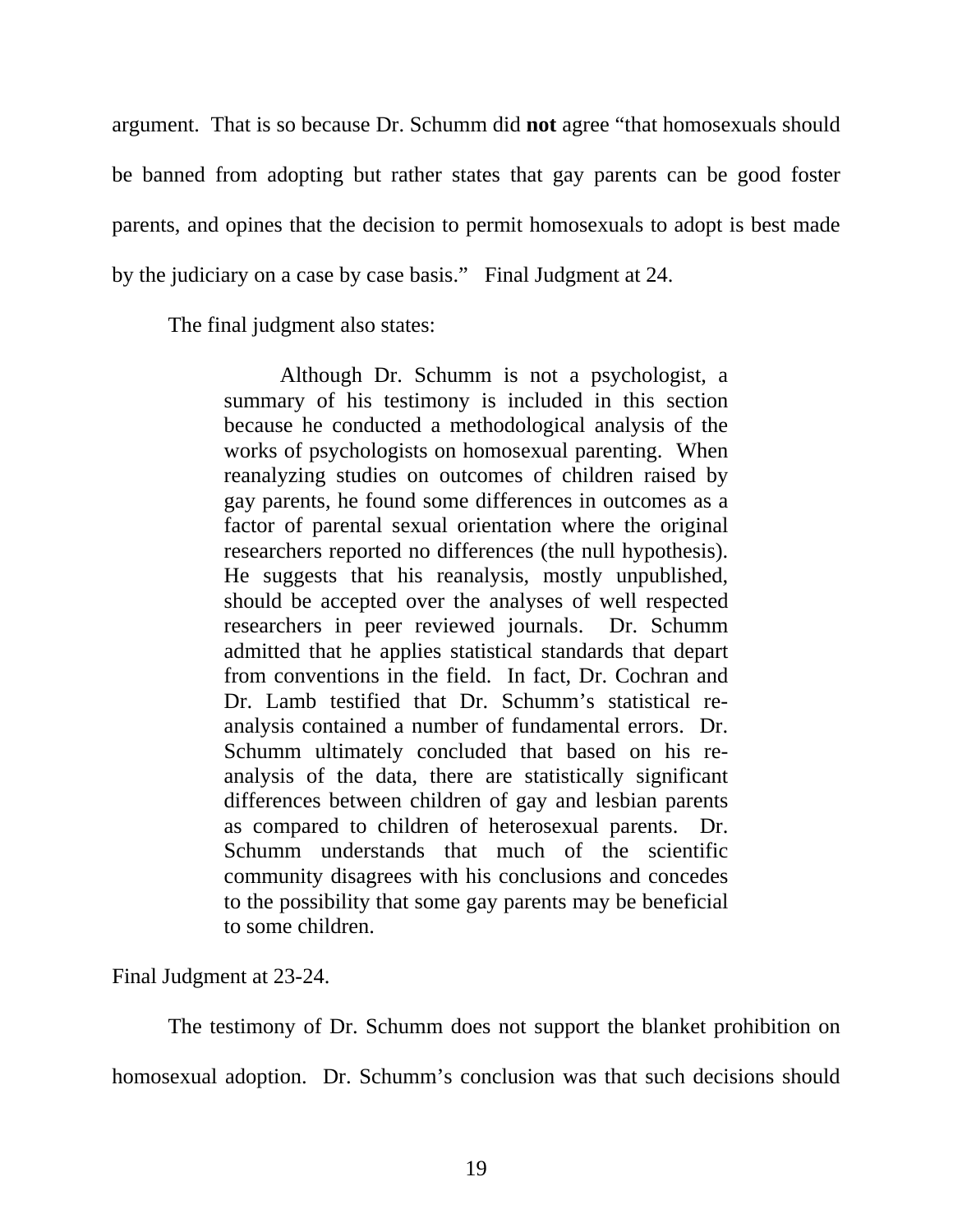be made on a case-by-case basis. Further, the trial court was entitled to accept the testimony of Dr. Cochran and Dr. Lamb that Dr. Schumm's statistical re-analyses contained fundamental statistical errors.

 The Department also called Dr. Rekers to testify as an expert. Dr. Rekers opined that "homosexuals are less able to provide a stable home for children than heterosexuals." Final Judgment at 19. He cited several studies indicating that homosexual adults have a higher lifetime prevalence of major depression, affective disorders, anxiety disorders and substance abuse. For that reason, Dr. Rekers believes that adoption (and foster parenting) should be ruled out for homosexual persons. 11

Unlike Dr. Schumm, Dr. Rekers sees no role for individual evaluation of the proposed adoptive parent, if that parent is a homosexual. He maintained that performing an individualized study of the proposed adoptive parent, like F.G., is not viable because even if F.G. is found to be entirely appropriate as an adoptive

 $\overline{a}$ 

 $11$  Dr. Rekers opined at one point that he would favor removing children from foster parents who are homosexual persons even where the children have lived with the foster parents for ten years. R. 1736. He also said, however, that if he evaluated the F.G. household (which he had not done for this case), he might recommend continued foster placement. R. 1758.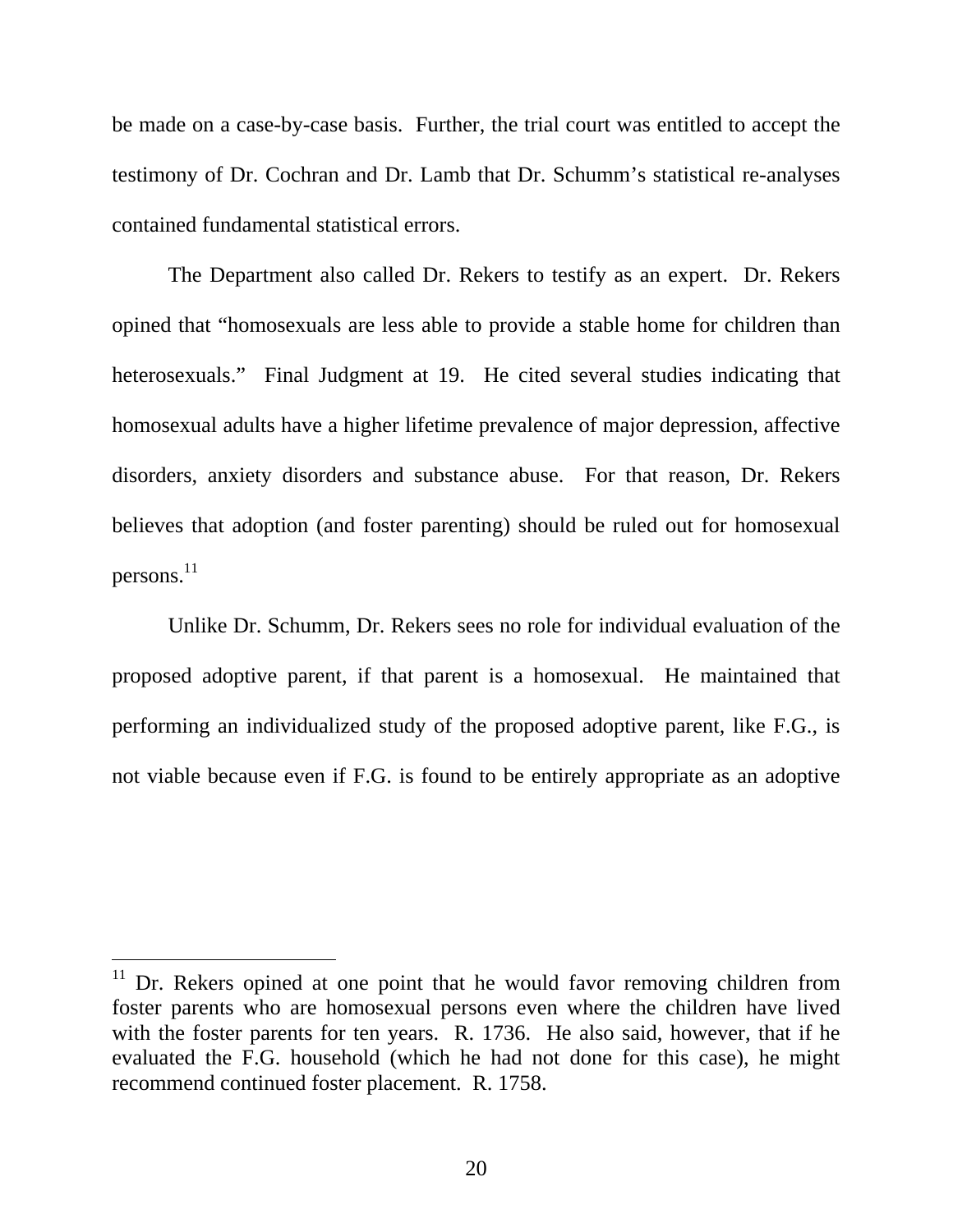parent at the present time, it is possible that he may develop some sort of a disorder

later in life. $^{12}$ 

-

By contrast, Dr. Cochran, one of F.G.'s witnesses, testified that the scientific

data do not support Dr. Rekers' analysis:

As a general premise, elevated occurrences of psychiatric disorders and rates of depression and suicidality are associated with demographic characteristics, such as race, gender, age, socioeconomic status and sexual orientation. In terms of the specific demographic characteristic of sexual orientation, the witness [Dr. Cochran] cited to several population-based studies comparing the mental health of gay and heterosexual individuals including the 1996 National Survey on Drug Abuse, the National Co-morbidity Survey (1990-1992), the National Health and Nutrition Examination Survey (1971-1975, 1976-1980, 1988-1994, 1999-2002, 2003- 2004, 2005-2006), the National Examination Survey, the Midlife Survey of Adult Development (1995-1996), the Add Health Cohort study (1994-95, 1996, 2001-2002, 2007-2008), the California Quality of Life Survey (2001) and the National Latino and Asian-American Survey (May 2002 and November 2003). **According to the witness [Dr. Cochran], taken as a whole, the research shows that sexual orientation alone is not a proxy for psychiatric disorders, mental health conditions, substance abuse or smoking; members of every demographic group suffer from these conditions at rates not significantly higher than for homosexuals.** Therefore, based on the research, while the average rates of psychiatric conditions, substance abuse and smoking are generally slightly higher for homosexuals than

 $12$  It would appear, however, that for purposes of adoption the time period of greatest interest is that which runs through the age of majority of the children. Dr. Rekers had no objection to having a child consent to an adoption after the child had reached the age of majority. R. 1758.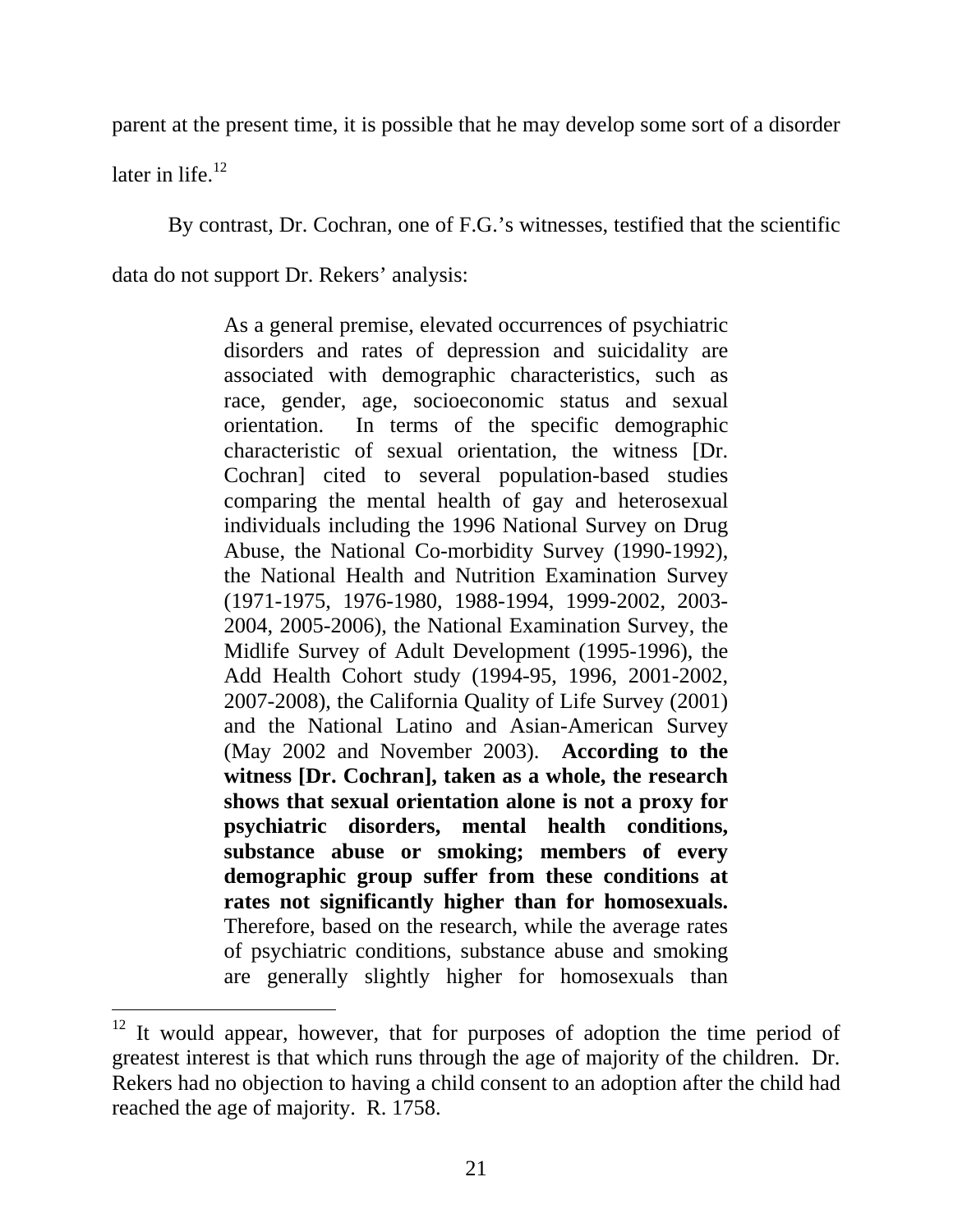heterosexuals, the rates of psychiatric conditions, substance abuse and smoking are also higher for American-Indians as compared to other races, the unemployed as compared to the employed and non-high school graduates as compared to high school graduates, for example. **Poignantly, Dr. Cochran pointed out that if every demographic group with elevated rates of psychiatric disorders, substance abuse and smoking were excluded from adopting, the only group eligible to adopt under this rationale would be Asian American men.**

Final Judgment at 13-14 (emphasis added) (footnote omitted). Dr. Cochran also testified about errors in scientific methodology and reporting in Dr. Rekers' study, stating that Dr. Rekers had failed to present an objective review of the evidence on those subjects. R. 916-18. Dr. Cochran concluded that Dr. Rekers' work did not meet established standards in the field. R. 916-18. Another expert, Dr. Peplau, testified that Dr. Rekers had omitted in his review of the scientific literature "other published, widely cited studies on the stability of actual relationships over time." R. 822.

 Dr. Rekers was questioned about his recent authorship of a law review article entitled An Empirically Supported Rational Basis for Prohibiting Adoption, Foster Parenting, and Contested Child Custody by Any Person in a Household that Includes a Homosexually-Behaving Member, 18 St. Thomas L. Rev. 325 (2005). According to the judgment, "the doctor heavily cited to the conclusions of a colleague who is sharply criticized as distorting data and was censured and ousted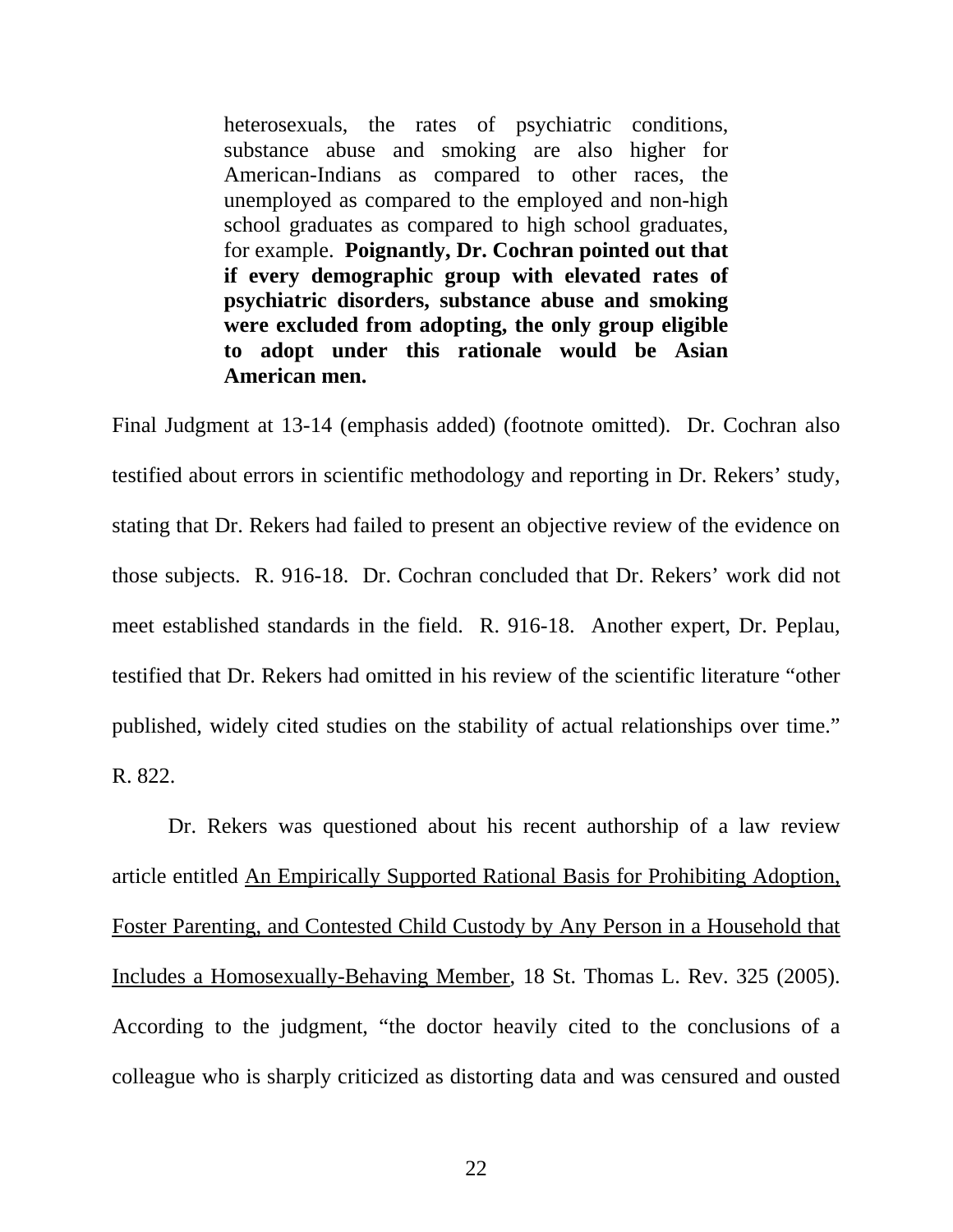[or withdrew in lieu of ousting] by the American Psychological Association for misreporting evidence regarding homosexual households." Final Judgment at 20 (footnote omitted). The court concluded that "Dr. Rekers' testimony was far from a neutral and unbiased recitation of the relevant scientific evidence." Final Judgment at 23.

 Under applicable law, a legislative classification will be upheld if it is "based on a real difference which is reasonably related to the subject and purpose of the regulation." Leicht, 402 So. 2d at 1155. The trial judge was entitled to reach the conclusion, which she did, that the Department's experts' opinions were not valid from a scientific point of view.

## VIII.

The Department argues that homosexuals should be barred from adopting "because the homes of homosexuals may be less stable and more prone to domestic violence." Initial Brief at 34. The Department maintains that in this part of its argument, it is relying on F.G.'s own experts. The Department has, however, read selectively from the expert testimony and the record does not support the Department's position.

The Department says that there are disturbingly high domestic violence rates among same-sex couples. However, the Department selectively quotes the testimony by Dr. Peplau. In reality, Dr. Peplau testified that gay people or gay

23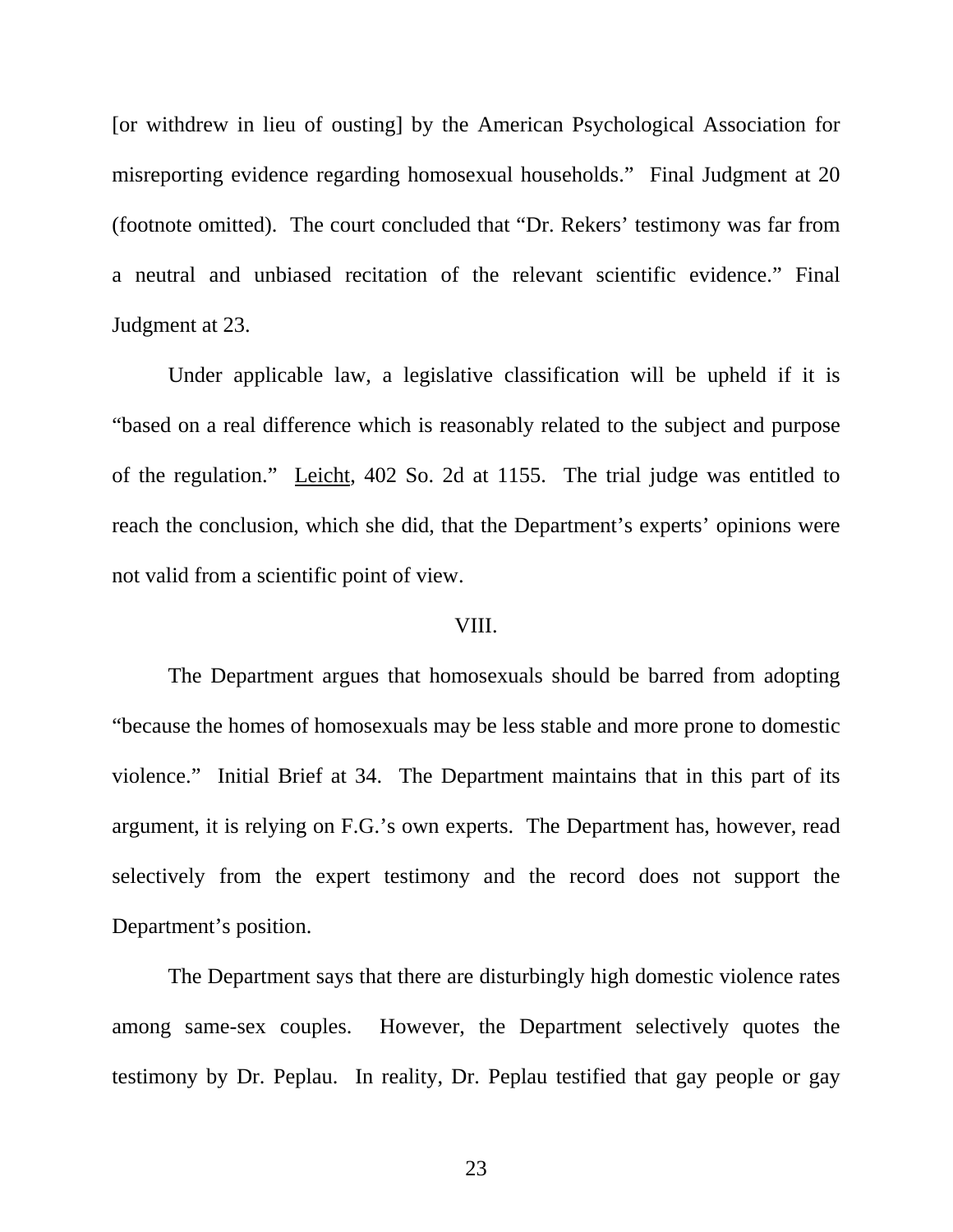couples do not have higher rates of domestic violence than heterosexual couples. R. 811. In the population-based study cited by Dr. Peplau, "the highest rate of domestic violence, defined as physical assault or rape . . . was 20 percent, and that was for women in heterosexual relationships being attacked by their male partner." R. 812. The rates for all other groups was lower. This was consistent with a study by the Centers for Disease Control, which found that over an eighteen-year period, ninety-five percent of female homicide victims were women killed by a male domestic partner. R. 814.<sup>13</sup>

With regard to break-ups of relationships, the Department acknowledges Dr. Peplau's conclusion that unmarried heterosexual couples show break-up rates similar to homosexuals. R. 773. The same predictors for divorce apply to evaluate the likelihood of break-up in unmarried or same-sex couples. R. 769, 780. The predictors include age at marriage, education, family income, race or ethnicity, and religion. Dr. Peplau concluded that sexual orientation is not the strongest predictor of break-up among all the different demographic characteristics. R. 795. Other

 $13$  Dr. Peplau explained that the variation among domestic violence studies is attributable to variation in the definition of domestic violence the researcher used. In some studies it is considered "domestic violence" if someone raises their voice or uses insulting language to their spouse or partner. Other researchers consider it domestic violence if there is a push or shove or someone breaks a dish. Yet other researchers are looking at instances of physical assault or rape. R. 811. The high rates the Department refers to involve verbal abuse. See R. 811.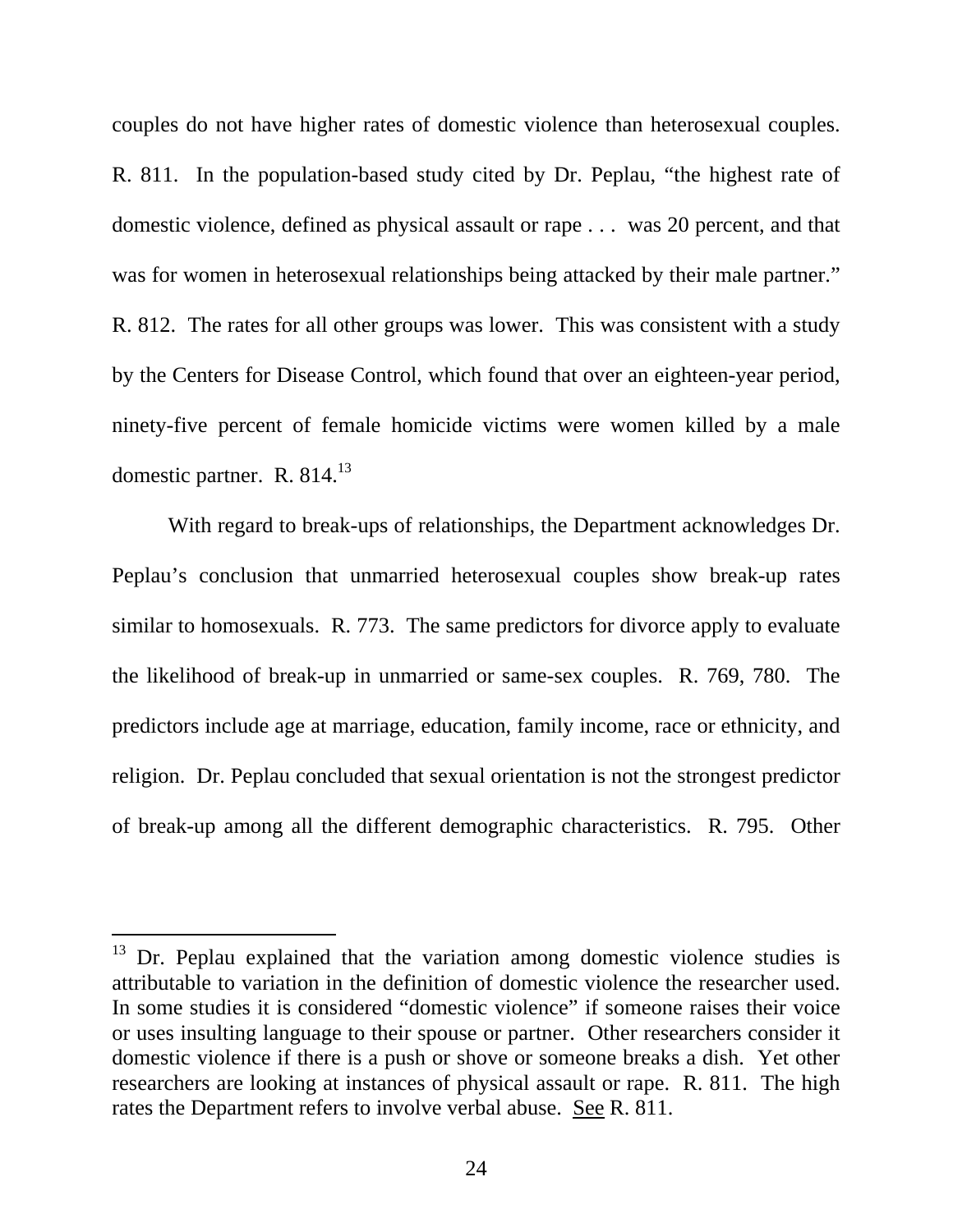demographic factors "seem to have as strong or even stronger correlations with break-ups." R. 795.

The Department claims that homosexual parents "support adolescent sexual activity and experimentations." Initial Brief at 32. The Department claims to draw this from the testimony of F.G.'s experts, but the experts did not say this. Dr. Lamb testified that research showed no difference between children of gay parents and heterosexual parents with respect to the age at which they initiated sexual activity. R. 1235.

Dr. Berlin testified that there is no evidence that the environment in which a child is raised, heterosexual or homosexual, would determine the sexual identity of the child who is raised in that environment. R. 1382-83. "[T]he overwhelming majority of homosexual individuals were raised in heterosexual households, suggesting that the environment in which they were raised in those instances certainly wasn't the determining factor of their development . . . ." R. 1383. Similarly, the overwhelming majority of those children raised in a gay environment turned out to be heterosexual, R. 1383, a point with which Department expert Schumm agreed. R. 1863.

The Department argues that placement of children with homosexuals presents a risk of discrimination and societal stigma. Here, too, the argument is misplaced. Florida already allows placement of children in foster care and

25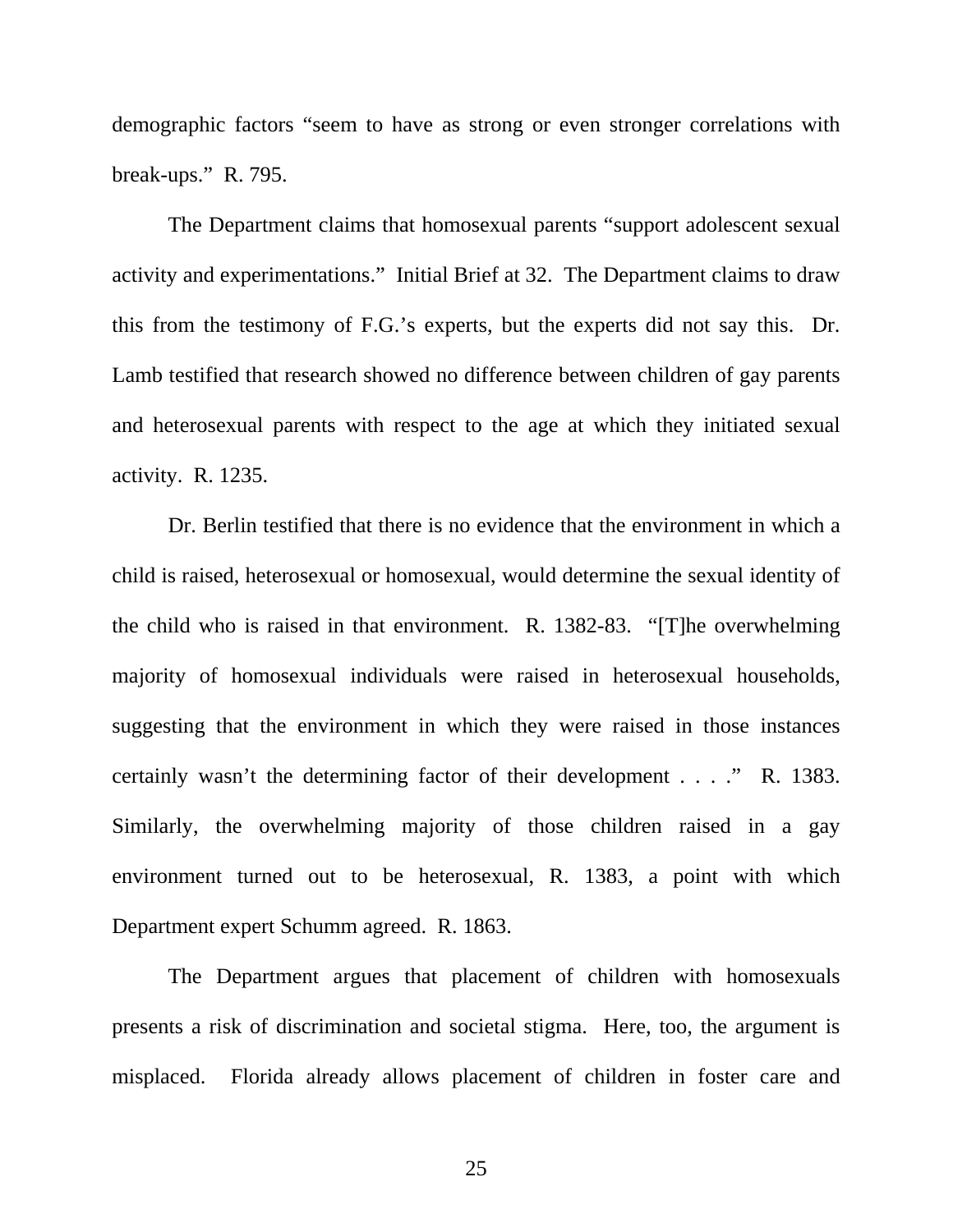guardianships with homosexual persons. This factor does not provide an argument for allowing such placements while prohibiting adoption. We reject the Department's remaining arguments for the same reason: they do not provide a reasonable basis for allowing homosexual foster parenting or guardianships while imposing a prohibition on adoption.

In conclusion on the equal protection issue, the legislature is allowed to make classifications when it enacts statutes. Leicht, 412 So. 2d at 1155. As a general proposition, a classification "will be upheld even if another classification or no classification might appear more reasonable." Id. The classifications must, however, be "based on a **real** difference which is reasonably related to the subject and purpose of the regulation." Id. (Emphasis added). "The reason for the equal protection clause was to assure that there would be no second class citizens." Ostendorf v. Turner, 426 So. 2d 539, 545-46 (Fla. 1982).

Under Florida law, homosexual persons are allowed to serve as foster parents or guardians but are barred from being considered for adoptive parents. All other persons are eligible to be considered case-by-case to be adoptive parents, but not homosexual persons—even where, as here, the adoptive parent is a fit parent and the adoption is in the best interest of the children.

The Department has argued that evidence produced by its experts and F.G.'s experts supports a distinction wherein homosexual persons may serve as foster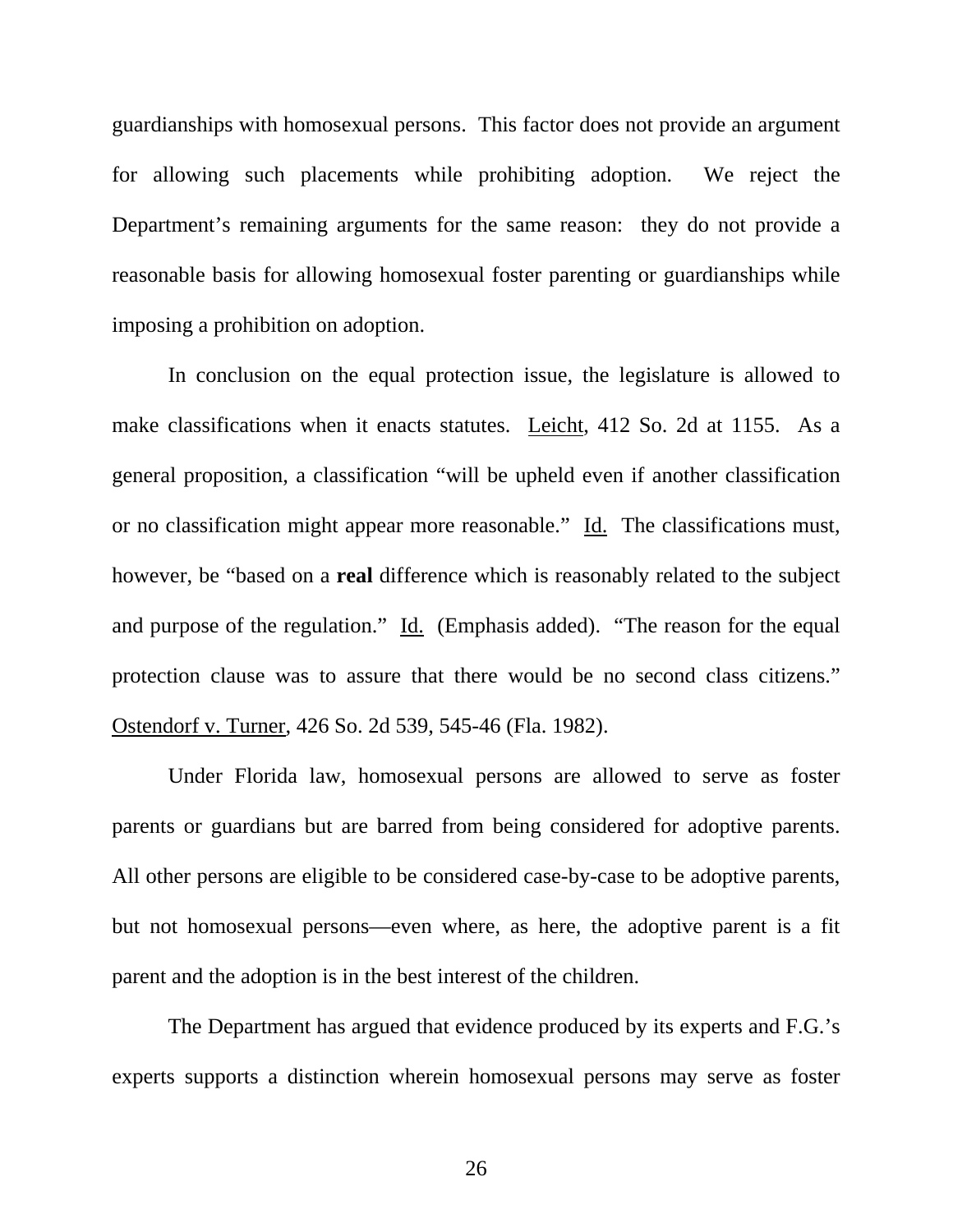parents or guardians, but not adoptive parents. Respectfully, the portions of the record cited by the Department do not support the Department's position. We conclude that there is no rational basis for the statute.

## IX.

 The trial court held that the statute violated the equal protection rights of the children in addition to violating the equal protection rights of F.G. Because we affirm the judgment on account of the violation of F.G.'s equal protection rights, we need not reach the claim of violation of the children's equal protection rights.

The trial court made an alternative finding that "the statute infringes on the Children's right to permanency pursuant to the Adoption and Safe Families Act of 1997, [42 U.S.C. § 671,] adopted in Chapter 39 of the Florida Statutes." Final Judgment at 38. The Department contends that this ruling was erroneous. Because we affirm the declaration of unconstitutionality on the ground that there is an equal protection violation under the Florida Constitution, we need not reach the trial court's alternative holding.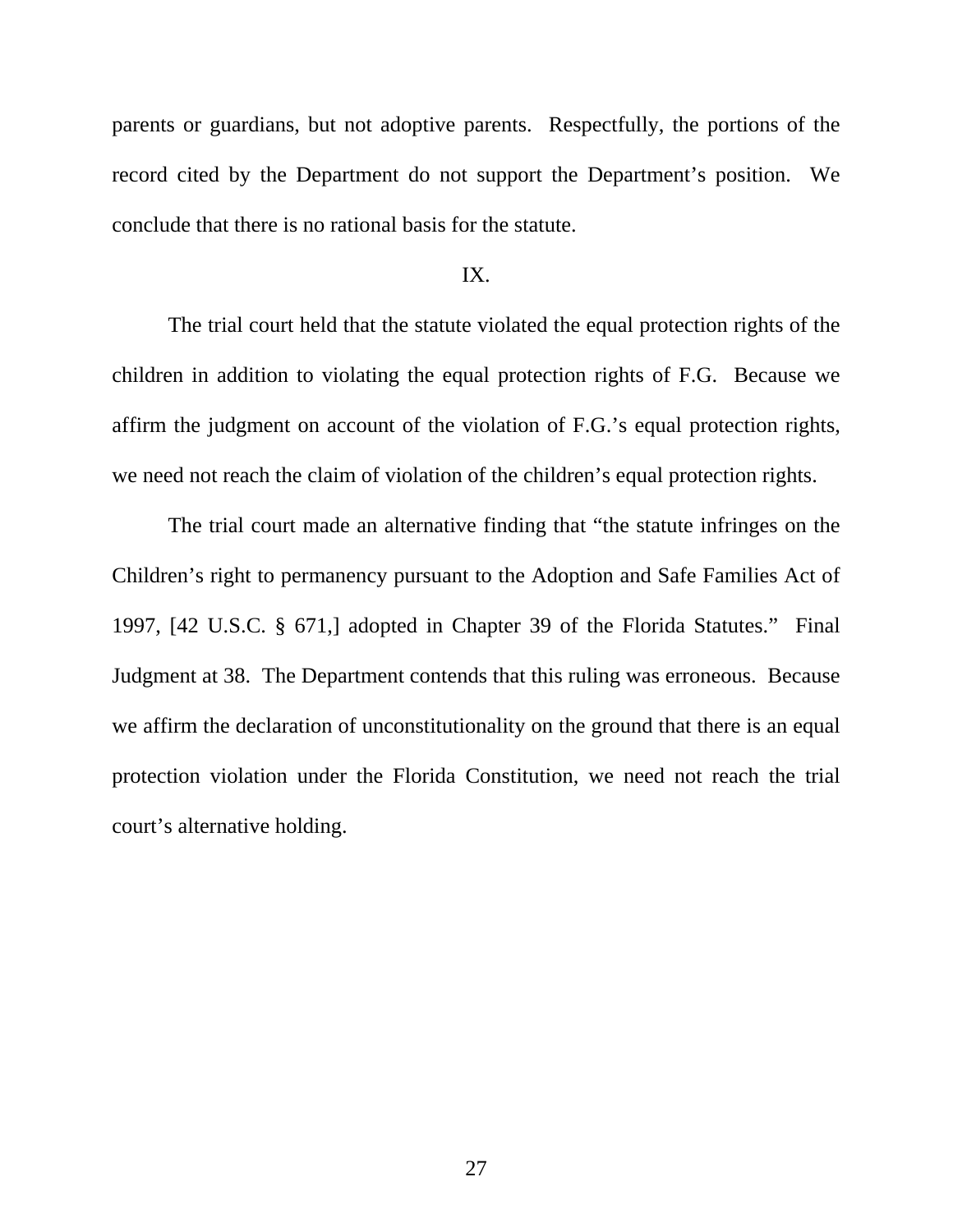We affirm the judgment of adoption, which holds subsection 63.042(3), Florida Statutes, violates the equal protection provision found in article I, section 2, of the Florida Constitution.<sup>14</sup>

 $14$  We need not certify a question of great public importance because the Department has a right to appeal to the Supreme Court of Florida. See supra note 1.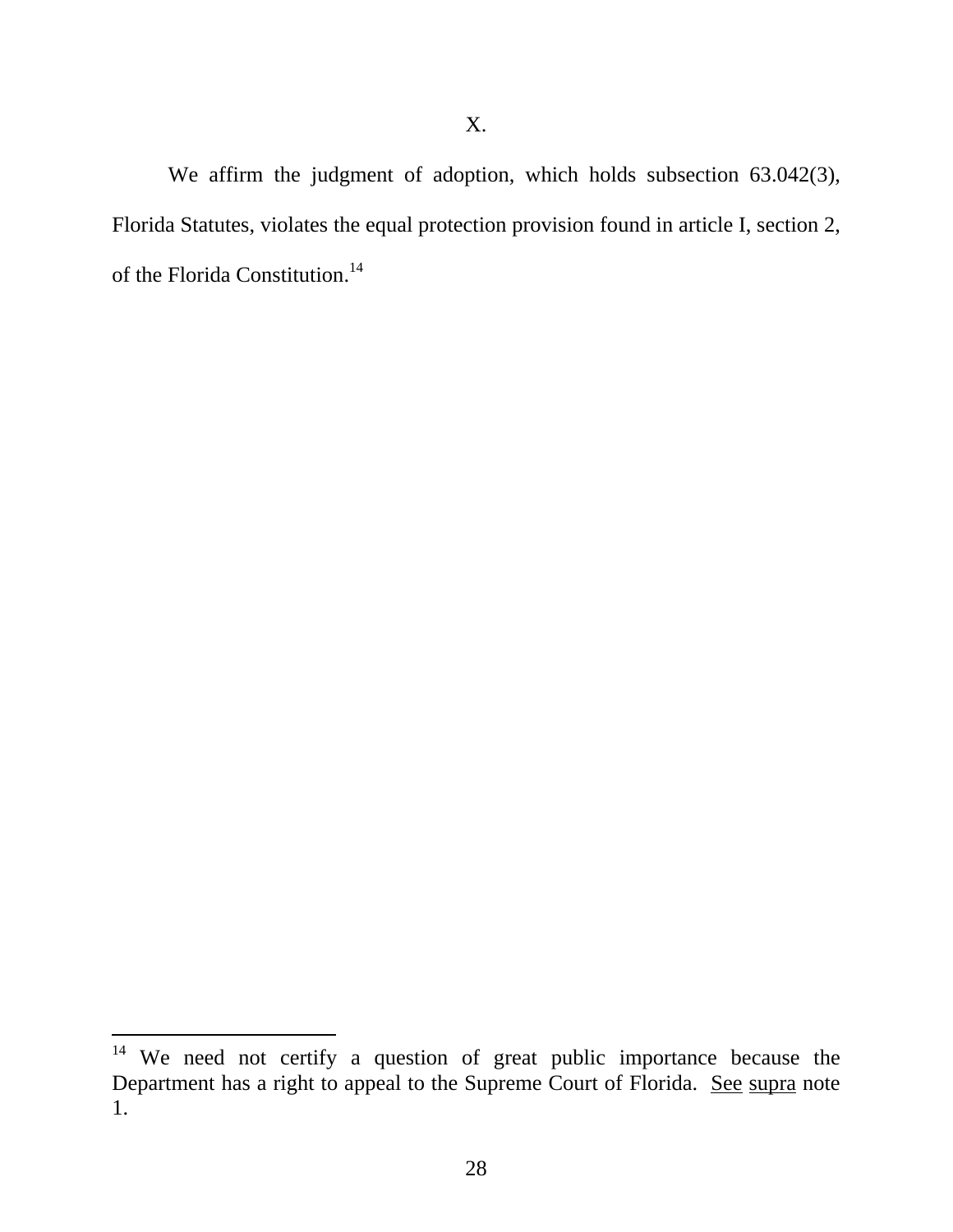# **APPENDIX**

The Final Judgment sets forth the following facts stipulated by the parties. Those stipulated facts are reproduced verbatim here.

# STIPULATED FACTS

Petitioner (F.G.), the Children through counsel and the Department agree as to

the following undisputed facts:

# Eligibility to adopt in Florida

1. State adoption law expressly permits unmarried adults to adopt children. Fla. Stat. § 63.042(2)(b).

2. The State makes over a third of its adoptive placements with single adults. The percentage of adoptions of dependent children in Florida that were by single parents for the year 2006 was 34.47%. Respondent's Response to Petitioner's First Request for Production of Documents ("RFP Response") 19H.

3. Florida recognizes that single and married people can make equally good adoptive parents. Deposition of Kathleen Waters pursuant to Fla. R. Civ. P. 1.310(b)(6) ("Waters Dep."), at 70.

4. DCF [The Department of Children and Families, or "Department"] and/or its agents recruit unmarried people to become adoptive parents. RFA Response 18; Waters Dep., at 70.

5. DCF and its agents will not approve an adoptive parent applicant who is not currently deemed suitable to care for a child based on speculation about the applicant's improved future circumstances. RFA Response 12.

6. Florida does not exclude single adoptive parent applicants if they state an intent never to marry. Waters Dep., at 69.

7. The State and its designees accept applications to adopt from married couples and from single adults. Couples married less than two years must be given particularly careful evaluation. Fla. Admin. Code section 65C-16.005(3)(e).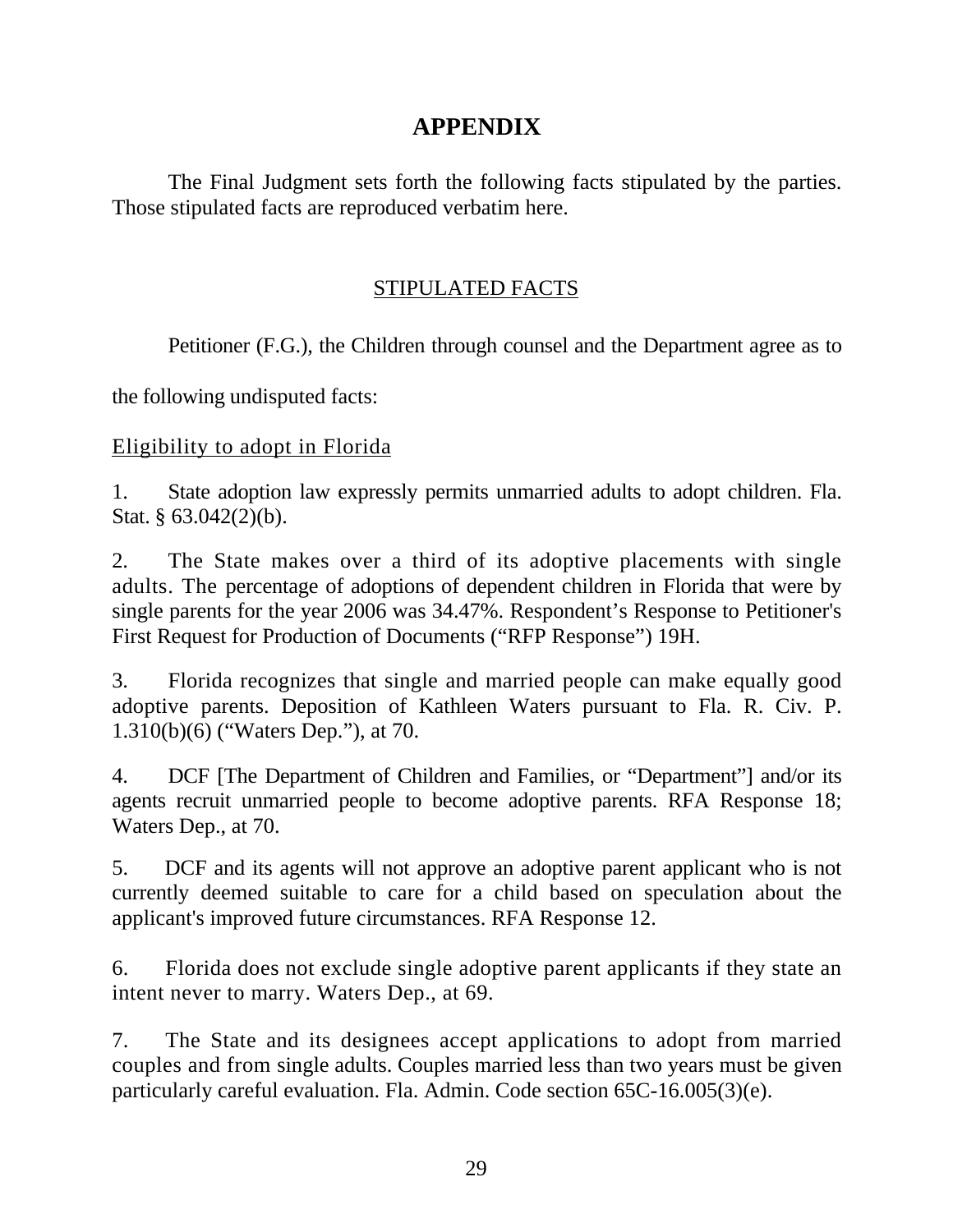8. The State recognizes that for certain children, single adoptive parents are preferred, even over available married couples. RFA Response 23.

9. No person eligible to adopt shall be prohibited from adopting solely because such person possesses a physical handicap, unless it is determined that such disability or handicap renders such person incapable of serving as an effective parent. Fla. Stat. §63.042(4).

10. Adoptive parent applicants with serious or chronic medical conditions that could predictably compromise or could compromise the ability to provide the physical, emotional, social and economic support necessary for a child to thrive are subject to review by the Adoption Review Committee. Fla. Admin. Code section 65C-16.005(9)(1).

11. Florida does not exclude someone from adopting solely because of the fact that he or she is HIV-positive. An individual who is HIV-positive but healthy and able to care for a child is not excluded if, after having a physical and a doctor stating the applicant is healthy and the child is not going to go through another loss.

12. The Department may not place a child with a person other than a parent if the criminal history records check reveals that the person has been convicted of any felony that falls within any of the following categories: (a) child abuse, abandonment, or neglect; (b) domestic violence; (c) child pornography or other felony in which a child was a victim of the offense; or (d) homicide, sexual battery, or other felony involving violence, other than felony assault or felony battery when an adult was the victim of the assault or battery. Fla. Stat. §39.0138(2). The Department may not place a child with a person other than a parent if the criminal history records check reveals that the person has, within the [previous] 5 years, been convicted of a felony that falls within any of the following categories: (a) assault; (b) battery; or (c) a drug-related offense. Fla. Stat. §39.0138(3). Individuals with any such convictions are not barred from adopting children who are not placed by the Department and/or its agents. And individuals convicted of any other crimes not referenced in Fla. Stat. §39.0138(2) or (3) may be considered as adoptive parents even when the placement is made by DCF and/or its agents. Fla. Stat. §39.0138(3); Fla. Admin. Code r. 65C-16.007(4).

13. Applicants who have been convicted of any felony specified in section 39.0138(3) within the last five years cannot be considered for approval until five years after the violation was committed and then must be referred to the adoption review committee.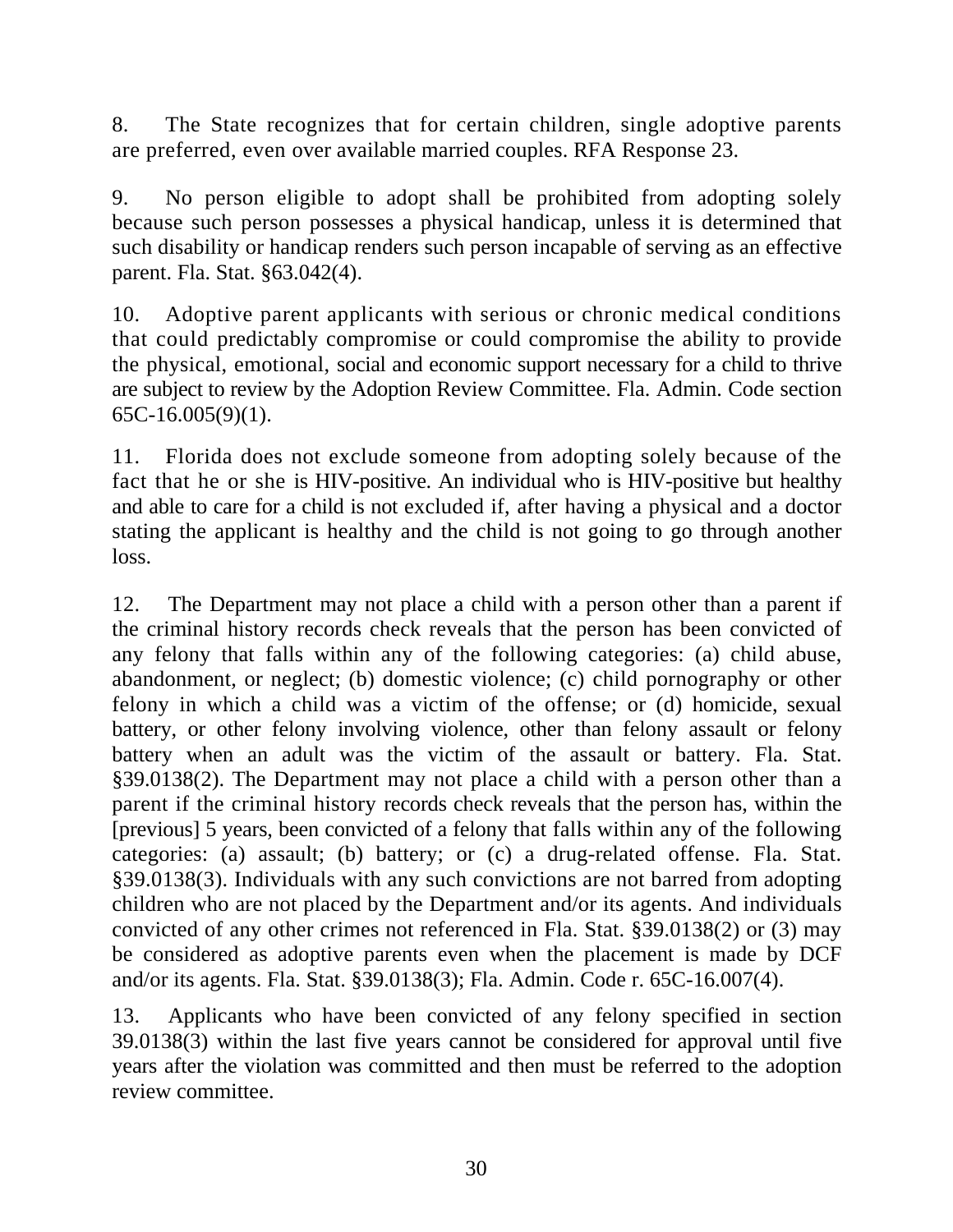14. Applicants who have been convicted of any felony specified in section 39.0138(2) shall be carefully evaluated as to the extent of their [re]habilitation. Fla. Stat. § 39.0138(2) and (3); Fla. Admin. Code r. 65C-16.007(4).

15. Adoption applicants who have previous verified findings of abuse, neglect or abandonment of a child are subject to a special review before they can be approved to adopt, but are not automatically disqualified from adopting. RFA Response 7.

16. Applicants who have experienced an adoption disruption or dissolution in the past are carefully evaluated but are not excluded from adoption on that basis alone. Fla. Admin. Code r. 65C-16.005(3)(d).

17. A social study which involves careful observation, screening and evaluation is made of the child and adoptive applicant prior to the placement of the child to select families who will be able to meet the physical, emotional, social, educational and financial needs of a child, while safeguarding the child from further loss and separation from primary caretakers. Fla. Admin. Code r. 65C-16.005(2).

18. Adoptive applicants in Florida seeking to adopt children who are in state custody are subjected to a home study, a reference check, a criminal records check, a child abuse registry check, and a medical screening. RFA Response 9; Fla. Admin. Code rr. 65C-16.005; 65C16.007.

19. Before DCF or its agents approve an applicant seeking to adopt a child, that applicant is individually screened to ensure that he or she can provide a safe, healthy, stable, nurturing environment for a child. RFA Response 10.

20. Unmarried couples are screened for relationship stability in the same way married couples jointly applying to adopt are screened.

21. Anyone deemed by DCF or its agents, after an individualized evaluation, unable to provide a safe, healthy, stable, nurturing home for a child is not approved to adopt a child in Florida. RFA Response 11.

22. The percentage of adoptions of dependent children in Florida that were by the children's foster parents in 2006 was 34.74%. RFP Response 191.

23. DCF is a member of the CWLA [Child Welfare League of America] and looks to its policies for guidance in developing best practices in child welfare. RFA Response 14.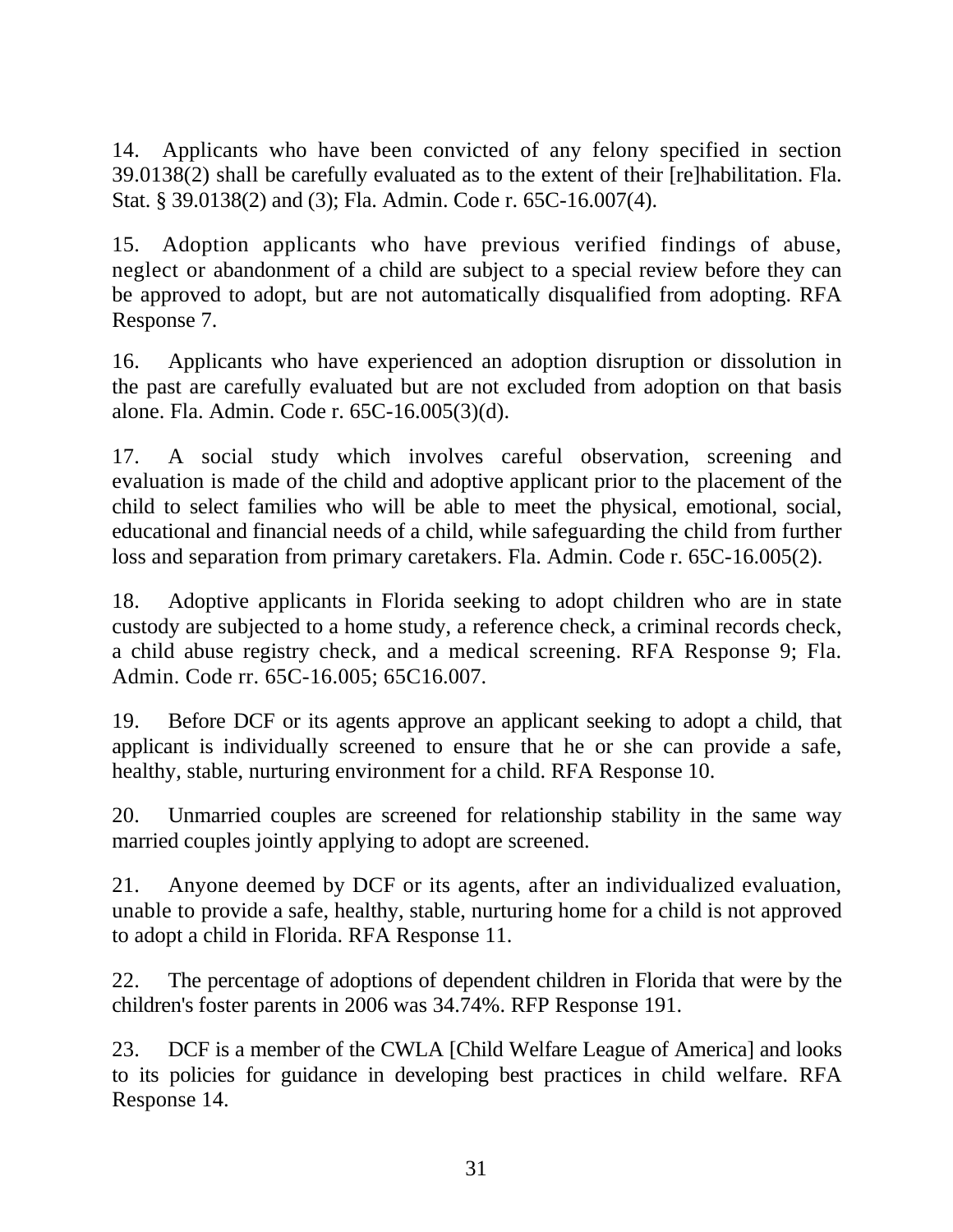Florida's placement of children with lesbians and gay men

24. Lesbians and gay men are not prohibited by any state law, regulation or policy from serving as foster parents. RFA Response 1.

25. DCF and/or its agents have placed children in long-term foster care with individuals known by DCF and/or its agents to be lesbians or gay men. RFA Response 2.

26. DCF and/or its agents have placed children in the permanent care of foster parents know[n] by DCF and/or its agents to be lesbians or gay men. RFA Response 3.

27. Lesbians and gay men are not prohibited by any state law or regulation from being legal guardians of children in Florida. RFA Response 4.

28. DCF and/or its agents have placed children in the legal guardianship of individuals known by DCF and/or its agents to be lesbians or gay men, and ceased DCF supervision. RFA Response 5.

29. DCF and/or its agents have placed children in the permanent care of legal guardians known by DCF and/or its agents to be lesbians or gay men, and ceased DCF supervision. RFA Response 6.

30. There are no special considerations applied if the home study reveals that the foster parent is gay or lesbian. Deposition of Ada Gonzalez pursuant to Fla. R. Civ. P. 1.310(b)(6) ("Gonzalez Dep."), at 63-64, 67.

31. DCF agrees that gay people and heterosexuals make equally good parents. Waters Dep., at 114.

32. The qualities that make a particular applicant the optimal match for a particular child could exist in a heterosexual or gay person. Waters Dep., at 88.

Florida's need for more adoptive parents

33. Florida seeks to find adoptive parents who are able to meet the unique needs of each child who is eligible for adoption and provide a secure and stable permanent family home. Fla. Admin. Code rr. 65C-16.002, 004 and 005; Fla. Stat.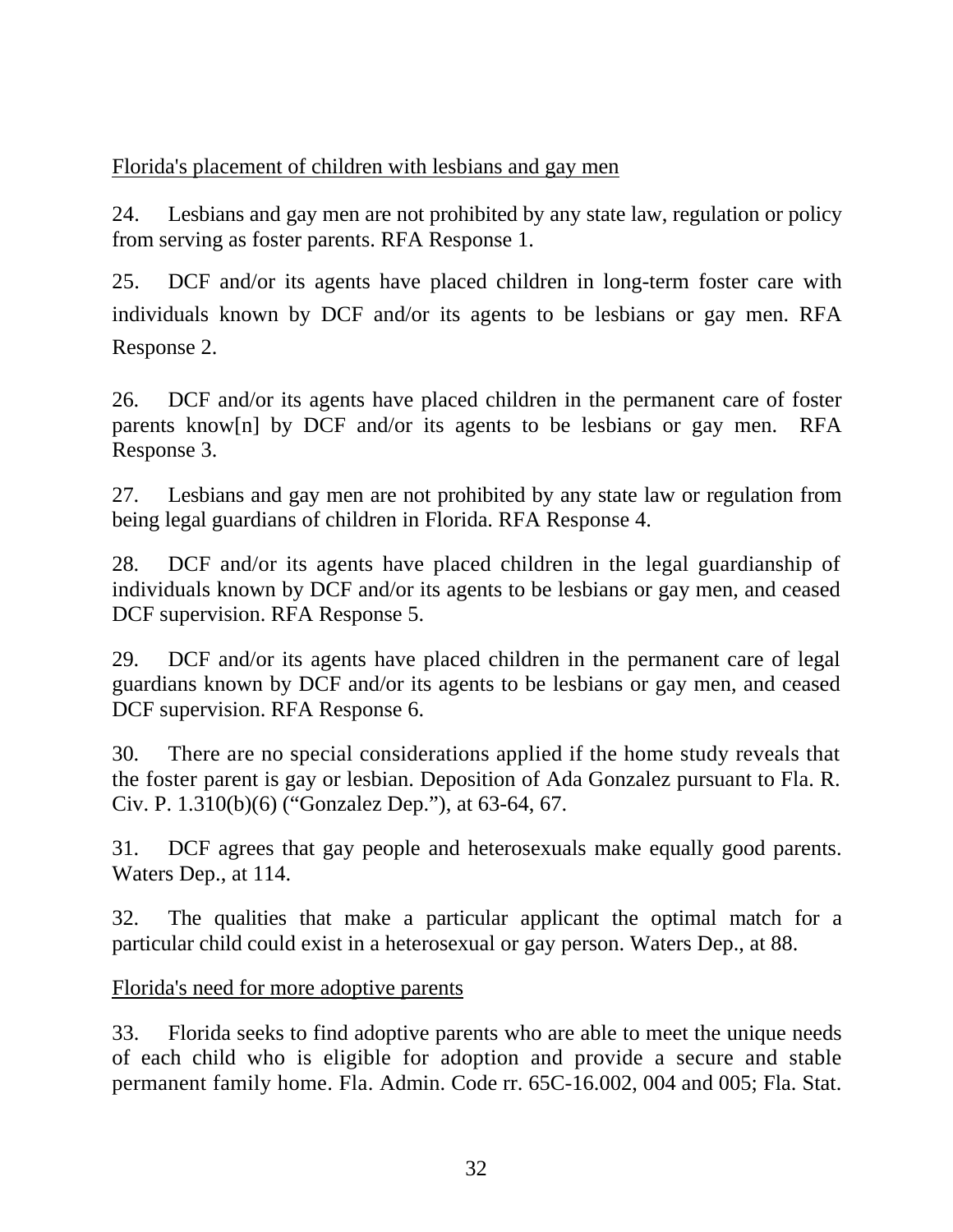Section 409.166(1).

34. Florida has set up several programs to increase the pool of potential adoptive parents. *See, e.g.,* Fla. Stats. §§ 409.166 (subsidies for adopting "special needs" children); 409.167 (statewide adoption exchange); 409.1755 (recruitment of adoptive parents for African American children); 409.401 (Interstate Compact on the Placement of Children to facilitate interstate adoption).

35. In 2006, there were 3,535 children in State custody and waiting to be adopted (RFP Response 19A) and as of March 20, 2007, 941 children were listed on the Adoption Exchange and had their pictures on the DCF's recruitment website because more than 90 days had passed since termination of parental rights and no adoptive families were identified. RFP Response 19B; Waters Dep., at 30.

36. At any given point, there are about 900 to 1,000 children in Florida who need adoptive parents to be recruited for them. Waters Dep., at 29-30.

37. 165 children in Florida aged out of the system in 2006 without ever being adopted. RFP Response 19D.

38. The average length of stay for children in foster care in Florida before a finalized adoption was over 30 months (data for fiscal year 2005/2006). RFP Response 19C.

39. DCF agrees that the shortage of adoptive parents is a serious problem. Waters Dep., at 72.

40. DCF agrees that having a bigger pool of qualified adoptive parents would help DCF find families for medically involved children, teens, large sibling groups and children with mental health problems. Waters Dep., at 32.

Guardianship

41. Where reunification with birth family is not possible, adoption—not guardianship—is the optimal goal for the child. Waters Dep., at 27; Gonzalez Dep., at 92.

42. Adoption is preferred over guardianship because it's a cleaner legal resolution, it creates a forever relationship with the parents and stability. Deposition of Gay Frizzell pursuant to Fla. R. Civ. P. 1.310(b)(6) ("Frizzell Dep."), at 57. In the case of adoption, a child feels a sense of belonging, that a legal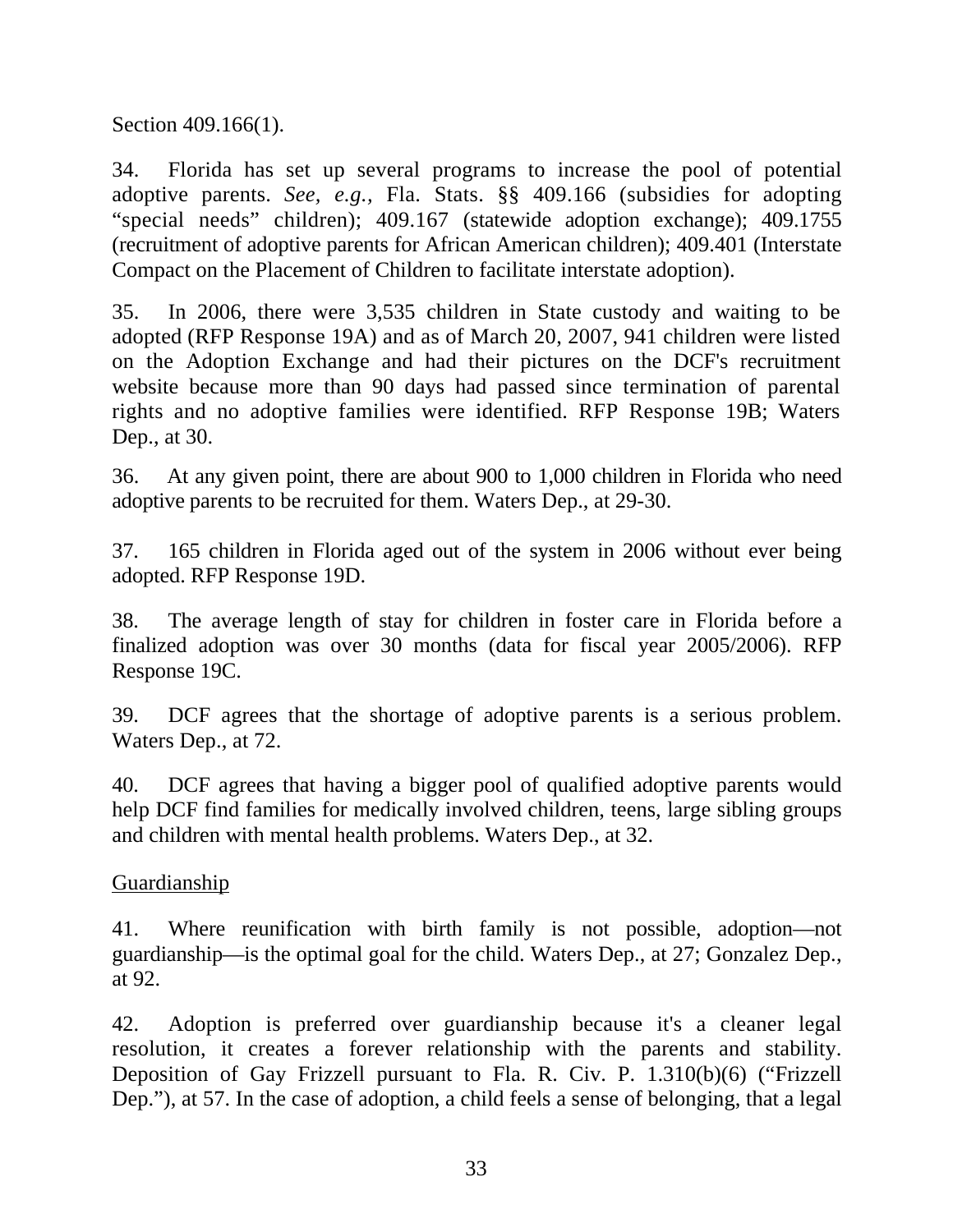commitment has been made to him. Frizzell Dep., at 58.

43. When children in foster care are placed in permanent guardianships with non-relatives, they are not entitled to adoption maintenance subsidies or Medicaid, which they would be entitled to if adopted. Waters Dep., at 28-29.

# X.X.G. and N.R.G.

44. X.X.G., who is 8 years old, and N.R.G., who is 4, had to be placed in DCF custody because their biological parents were not able to take care of them and extended family resources were already overburdened caring for the boys' other siblings.

45. X.X.G. and N.R.G. were placed by DCF and its agents in foster care with Petitioner and B.O. in December, 2004.

46. DCF and/or its agents were aware that Petitioner and B.O. where a same-sex couple when they licensed both men to be foster parents.

47. X.X.G. and N.R.G. are now free for adoption. A final judgment terminating their mother's parental rights was entered on July 28, 2006. N.R.G.['s] father's parental rights were terminated on April 5, 2006. X.X.G.'s father's parental rights were terminated on July 25, 2006.

48. In September, 2006, Petitioner submitted an application to adopt X.X.G. and N.R.G. with the Center for Family and Child Enrichment ("CFCE"), an agency under contract with DCF to handle foster and adoptive placements of children in State custody.

49. CFCF conducted a preliminary home study in October, 2006. CFCF's home study report included the results of criminal and child abuse registry checks and reference checks as well as an assessment of Petitioner and B.O.'s character, health, relationship, ability to care for children and home environment. CFCF's home study report stated that although the caregiver meets suitability requirements, he lives an alternative lifestyle, which by Florida Statutes, precludes him from becoming an adoptive parent.

50. January 2, 2007, DCF sent a letter to Petitioner informing him that his application was denied based on Fla. Stat. § 63.042(3).

51. Since their placement in December 2004 with Petitioner and B.O., DCF and/or its agents have deemed this placement to be in X.X.G. and N.R.G. best interests.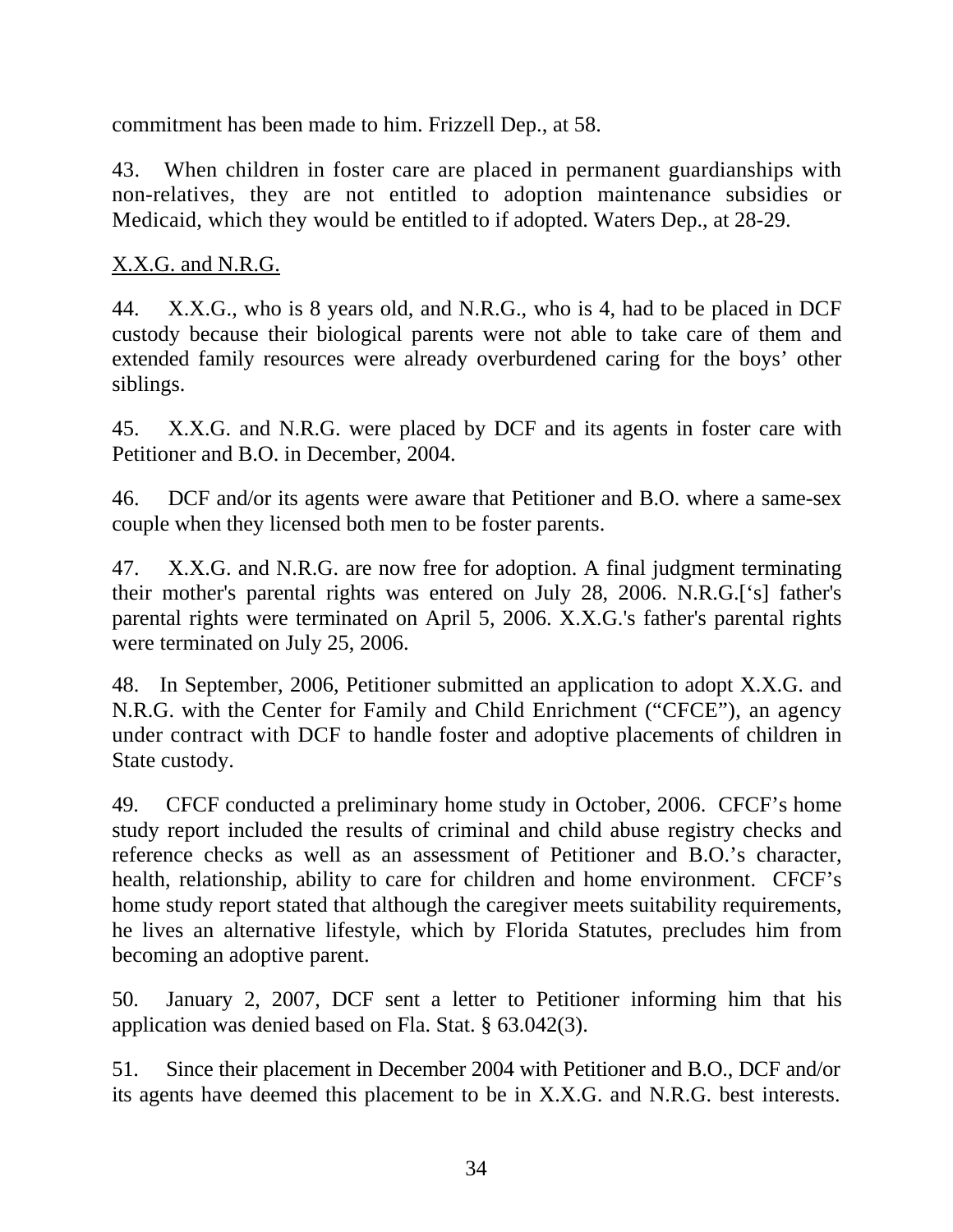RFA Response 25.

52. Petitioner and B.O. are providing a safe, healthy, stable and nurturing home for X.X.G. and N.R.G. and meeting their physical, emotional, social and educational needs. RFA Response 26.

53. X.X.G. and N.R.G. are bonded to Petitioner and B.O. RFA Response 27.

54. But for Section [63.042(3)], Fla. Stats., DCF would have approved Petitioner's application to adopt X.X.G. and N.R.G. RFA Response 30.

55. Ron Gilbert, the Guardian ad Litem for X.X.G. and N.R.G., has stated his view that adoption by Petitioner is in the boys' best interest.

56. One case worker supervising the family wrote in his review of Petitioner and B.O.: "Petitioner and B.O. have been model foster parents throughout the duration of the dependency case involving this child. There should be more foster parents of this quality and caliber. If there were more foster parents like these foster parents, the system would work more smoothly!" Bates Nos. 2655-59.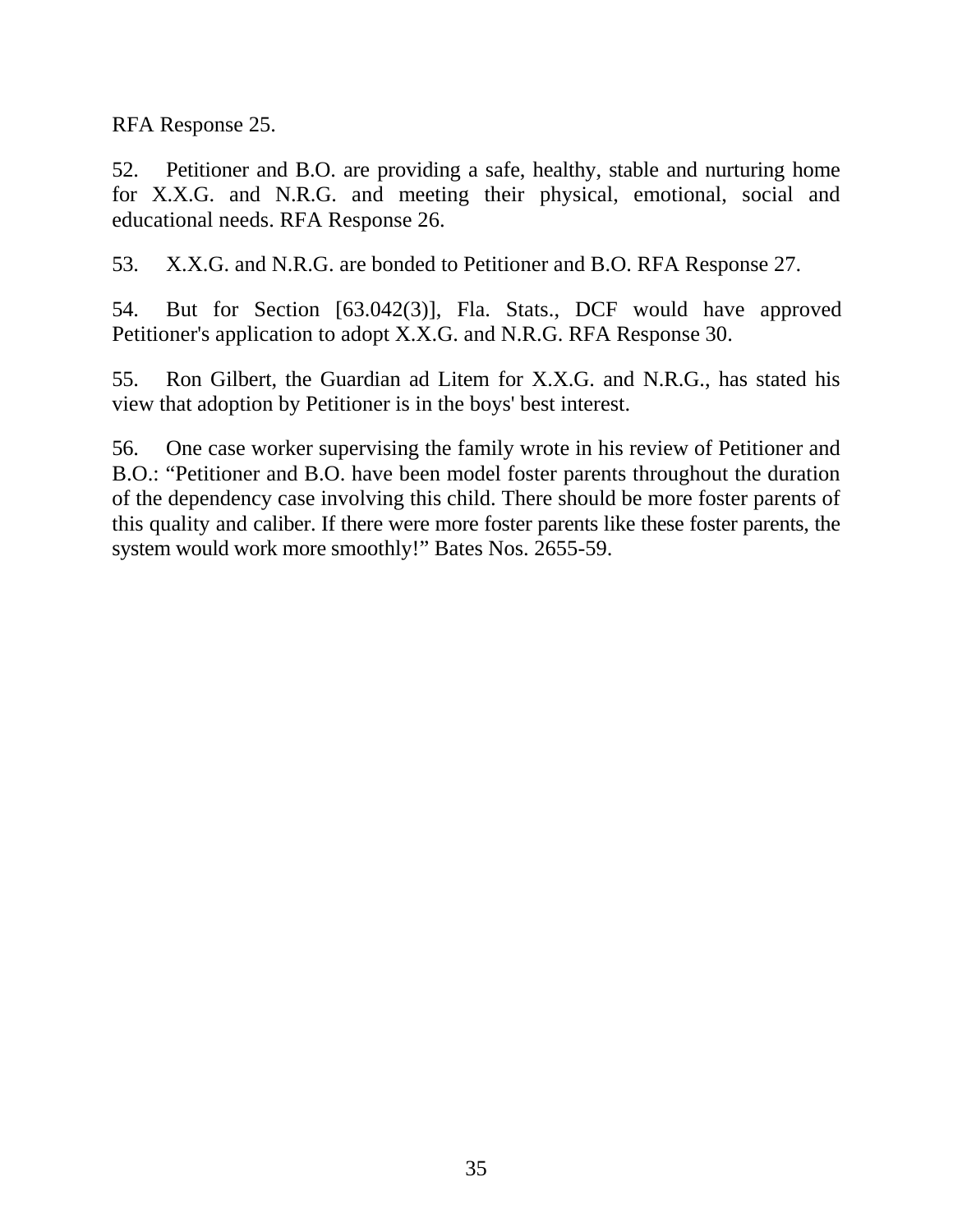# Fla. Dept. of Children and Families, In re Adoption of X.X.G. and N.R.G. Case No. 3D08-3044

SALTER, J. (concurring).

 I concur in affirming the judgment of adoption in this case. I write only to emphasize certain parts of the record beyond those detailed by the trial court and my respected colleagues. Those differences pertain to (1) the record regarding the other persons in the adoptive parent's household and (2) the substantial changes in law and Department of Children and Families' policy after the Legislature enacted subsection 63.042(3) in 1977.

## The Adoptive Parent's Household

 $\overline{a}$ 

 The record has been summarized by Judge Cope. Several additional facts seem pertinent as well. The petitioner (F.G.), his partner Tom Roe, and his partner's minor child, Tom Roe,  $Jr<sub>1</sub>$ <sup>15</sup> welcomed into their home the two foster

<sup>&</sup>lt;sup>15</sup> The pseudonyms for Tom Roe and his biological son were used in the public version of the final judgment out of concern for the privacy of the son. The record reflects that the son, Tom Roe, Jr. (then eight years old), welcomed the foster children and also participated in the process of improving their lives so dramatically. The home studies found no concerns regarding Tom Roe, Jr.—to the contrary, he was thriving both before and after the household welcomed the other children. The bonds of attachment that have formed over the past six years are not limited to those between the two adopted children and the petitioner; the children have also established strong bonds with Tom Roe and his son (and they with the children). In closing argument to the trial court, the attorney for the Department conceded forthrightly, "there's no dispute that the children are in a wonderful household, that they're well cared for, and that they're in a household that will care for them appropriately." The continued use of the legal system to attempt to unwind these relationships is simply inexplicable. While acknowledging that my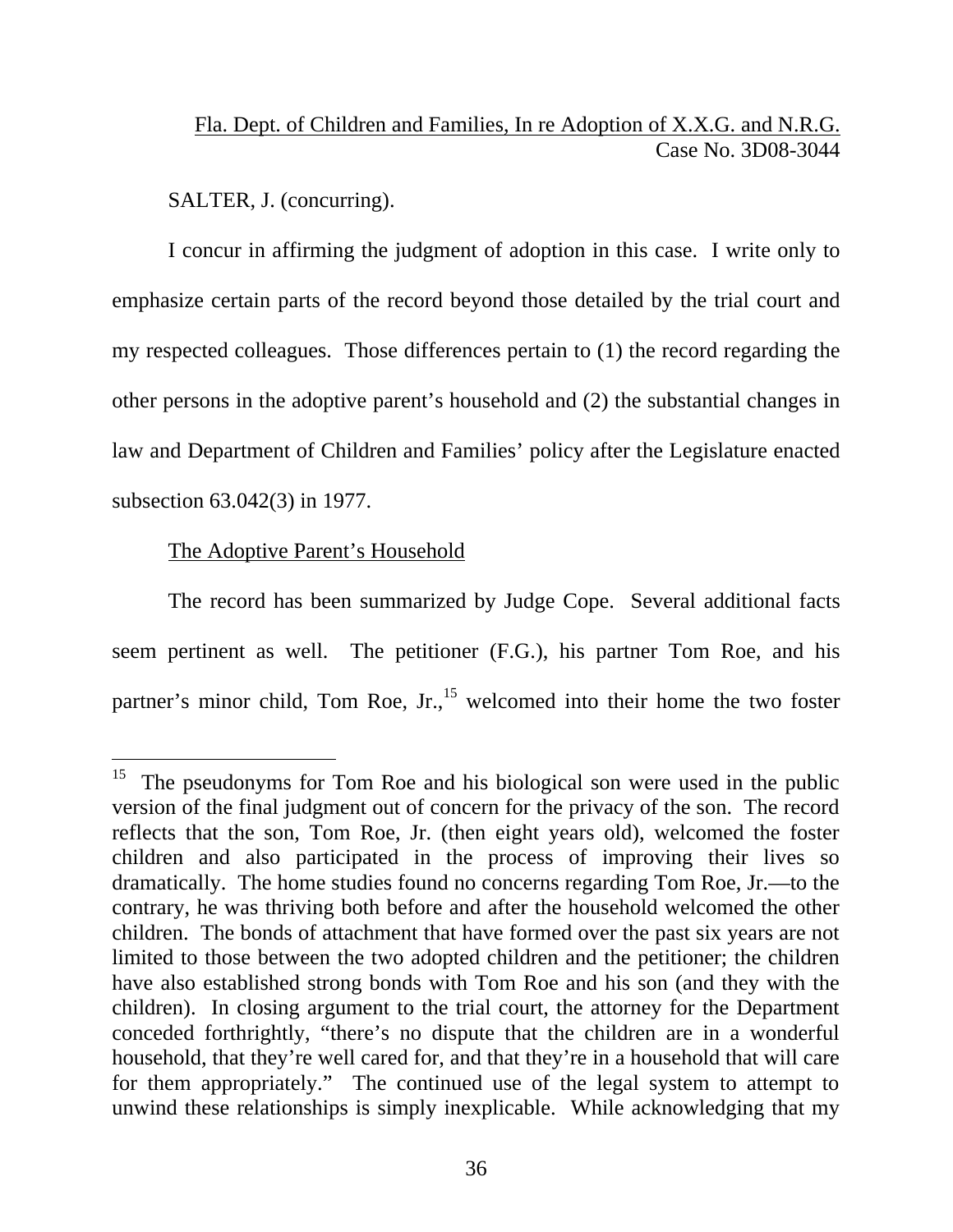children, then four years old (X.X.G.) and four months old (N.R.G.). The steps taken by the existing three-person household to address the medical, emotional, and educational needs of the two adoptive children are nothing short of heroic. The improvement in every aspect of the children's care is beyond dispute and was fully corroborated by impartial "collateral informants"—the teachers, doctors, and caseworkers who have personally observed the progress made by the children, for example. In short, the petition below and this appeal involve five persons and associated relationships, not just the adoptive parent and the two children. All five were (and continue to be) living in a fishbowl as a result of the monitoring reports, the home study, and the extraordinary publicity surrounding the case.

## The Department Opposes the Statute; Legal Developments After 1977

 The Department, while acknowledging a general obligation to follow Florida law (including § 63.042(3)), believes that the categorical ban against adoptions by homosexuals is not in the best interest of children and is contrary to current standards and best practices recommended by social services and child development professionals. The Department's Tallahassee-based chief of child welfare services and training, as well as the Tallahassee-based adoption program manager reporting to her, both testified that eliminating the categorical ban would

 $\overline{a}$ 

colleague is probably correct in his first footnote that "our ruling is unlikely to be the last word," I express here the hope that it will be, so that all five members of this household are spared further uncertainty.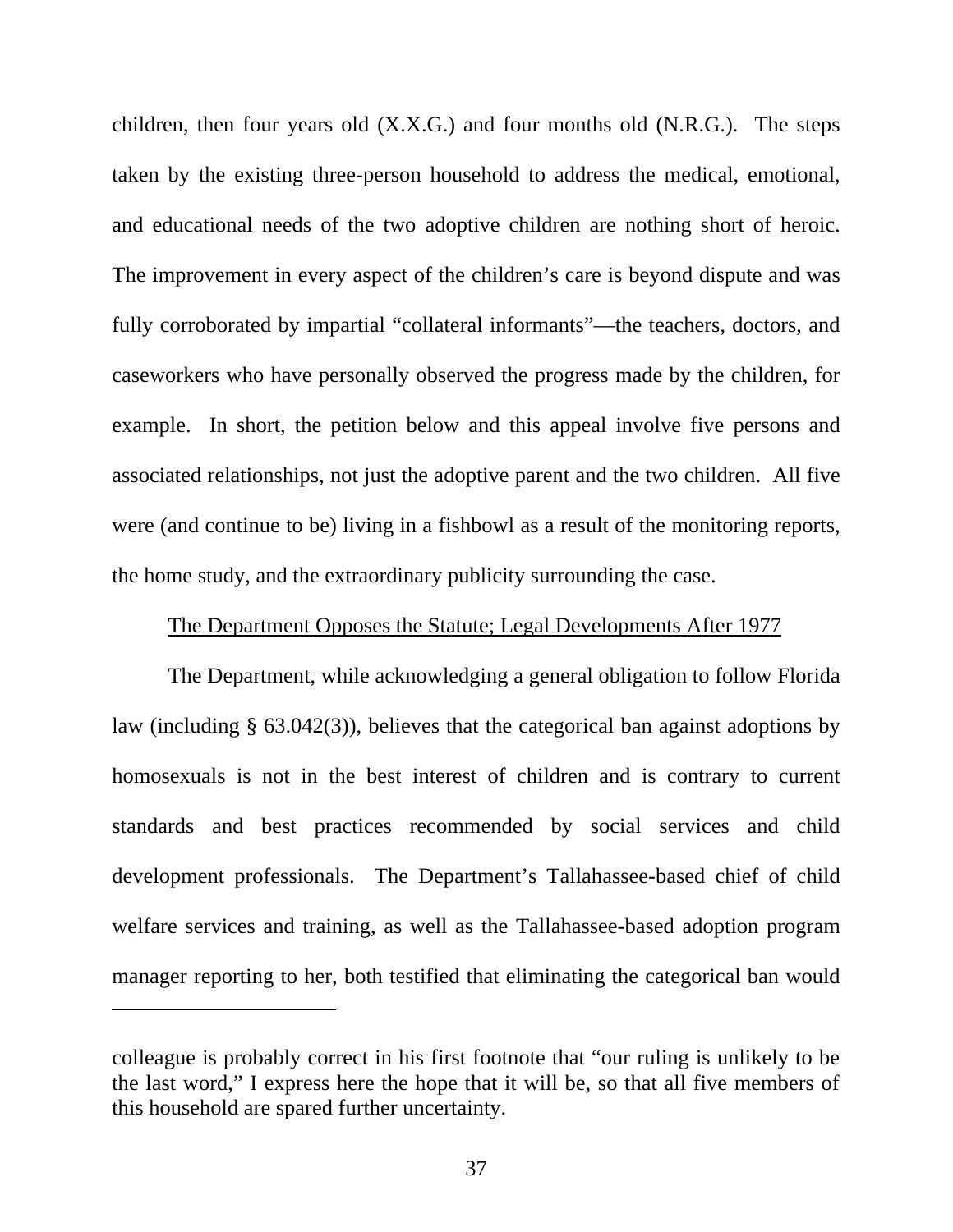promote the best interest of children. Neither of these experienced, caring public servants had seen any instance in which any child was harmed by a homosexual parent or foster parent. These conclusions by the leadership of the agency charged with carrying out state policy regarding abused, neglected, and dependent children are entitled to considerable deference. Verizon Florida, Inc. v. Jacobs, 810 So. 2d 906, 908 (Fla. 2002).

The categorical ban was enacted in haste and reaction in  $1977$ .<sup>16</sup> Those who voted for it in the legislature did not prohibit the placement of children with homosexual foster parents or permanent guardians—only the permanent step of adoption was addressed. Because the Department has approved homosexuals to serve as foster parents and permanent guardians, $17$  the Department now has years of experience and observation to inform its position and its testimony in the trial

 $16$  A review of the legislative history of the act, Chapter 77-140, Laws of Florida, reflects no input from what was then the Department of Health and Rehabilitative Services (the responsible and affected agency), or from anyone else who might have conducted an organized investigation of any benefit sought to be achieved, or harm to be avoided, by the proposed legislation.

 $17$  In 1994, the Second District concluded that (a) Chapter 39, Florida Statutes, required the Department to give foster children the "custody, care, and discipline as nearly as possible equivalent to that which should have been given by [their] parents," and (b) the Legislature had not "disabled homosexuals or unmarried couples from consideration as foster parents." Matthews v. Weinberg, 645 So. 2d 487, 489 (Fla. 2d DCA 1994), review denied, 654 So. 2d 919 (Fla. 1995).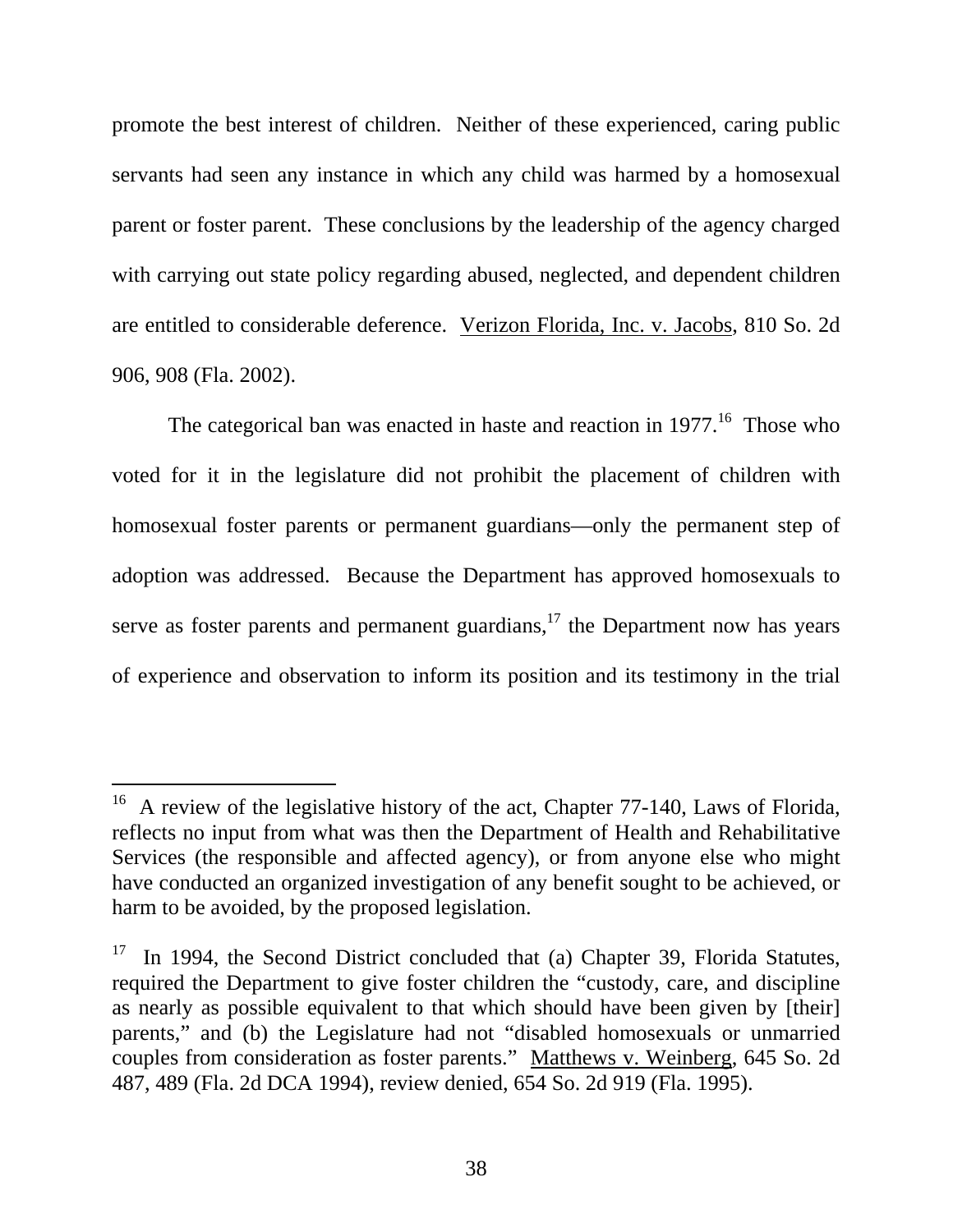court.<sup>18</sup> Moreover, the placement of children in those households has allowed bonds and relationships to form that are in the best interests of children—steps toward permanency and stability in young lives that have already known too much pain and separation. In short, the categorical ban and the statutory polestar of "best interests of the children" after an extended and very successful foster placement (as here) are inimical.

 Foster parents are carefully informed by the Department that there is no guarantee that they will be able to adopt a child or children placed with them, even when the biological parents' parental rights are terminated.<sup>19</sup> However, the Department's case manager for the two children in this case testified that it is standard procedure to place a "hold" on children when a foster parent seeks adoption. The "hold" precluded any action to move the children to a different placement and assured that bonding would continue. The case worker was asked

 $18$  That experience, and the absence of any documented or apparent harm over the past 33 years following passage of the categorical ban, may account for the Department's decisions (a) not to appeal the 2008 Monroe County circuit court decision finding § 63.042(3) unconstitutional, and (b) not to call any witnesses in another Miami-Dade case, In re: Adoption of M.J.H., in which the same result was reached (that appeal is also pending before this Court as Case No. 3D10-443).

<sup>&</sup>lt;sup>19</sup> The Department's motion to dismiss the petition for adoption below argued that a foster parent has "no justifiable expectation of a permanent relationship" with the children. The children, of course, know nothing of this. They ordinarily develop an ever-increasing attachment and expectation of permanency as each month goes by in a stable setting.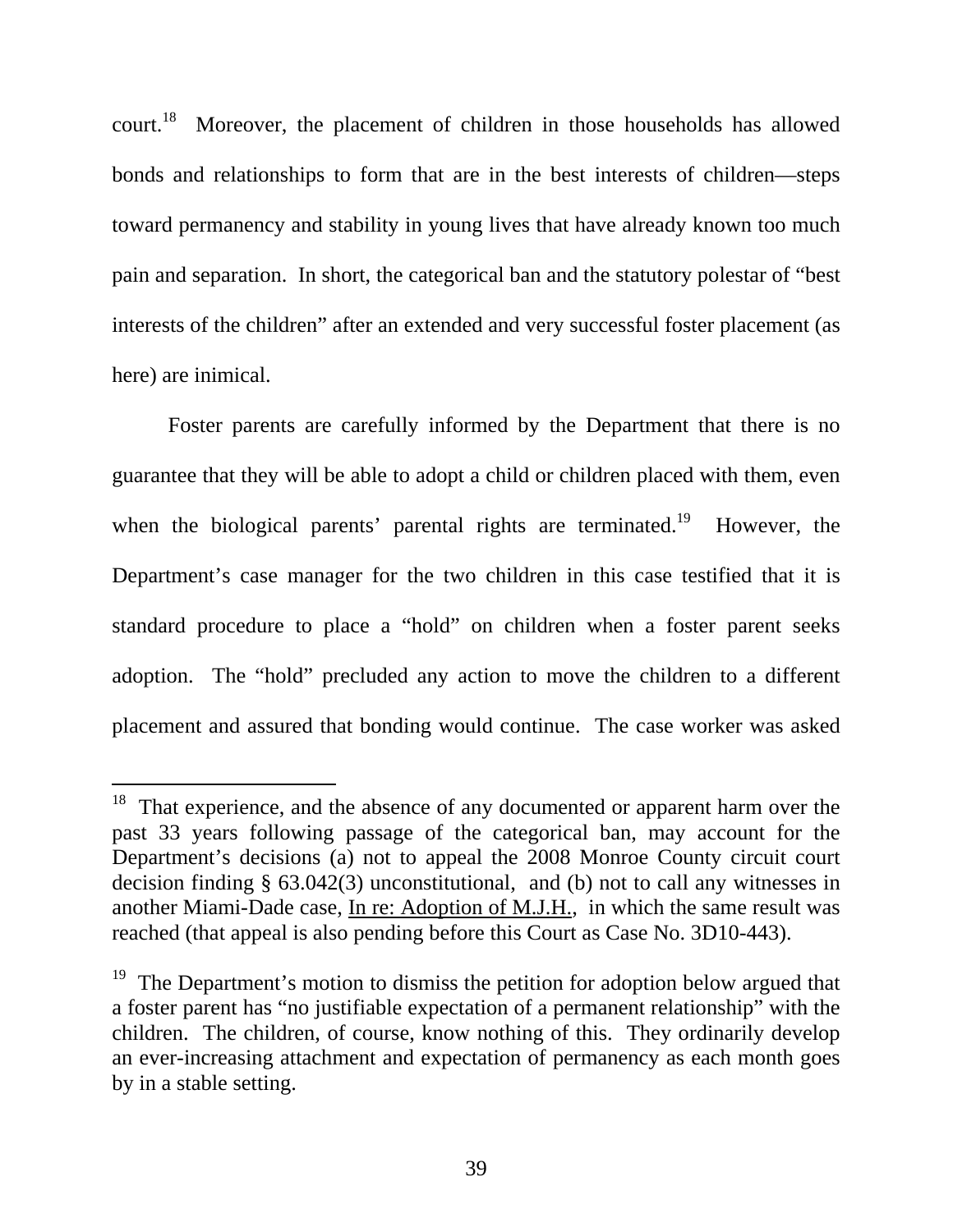whether anyone else had applied to adopt the two children in this case. He answered:

No, no one else has applied to adopt these two children. However, since the parents' rights were terminated, and Mr. G. indicated that he wanted to adopt the children, we had to place a hold on the children, because we had, in fact, someone interested in adopting them, and what that means is that they could not go out—they could not be placed—they're placed on the Adoption Exchange, but they could not go out to the world, because we had someone identified as a prospective parent.

 On the day the trial court entered the final judgment of adoption, X.X.G. had lived almost half his young life with his adoptive father and the rest of the household, and N.R.G. had spent over 90% of his life there. The application of the categorical ban in this case would be directly contrary to the State's "compelling interest in providing a stable and permanent home,<sup> $20$ </sup> for these children.

 When the ban was enacted in 1977, the adoption statute was much shorter. The legislative intent of the "Florida Adoption Act" was summarized at that time in section 63.022(1):

It is the intent of the legislature to protect and promote the well-being of persons being adopted and their natural and adoptive parents and to provide to all children who can benefit by it a permanent family life.

 At that time, section 63.142(4) guided the trial court: "At the conclusion of the hearing, when the court determines that all necessary consents have been

<sup>&</sup>lt;sup>20</sup> Section 63.022(1)(a), Florida Statutes (2006); **G.S. v. T.B.**, 985 So. 2d 978, 982 (Fla. 2008).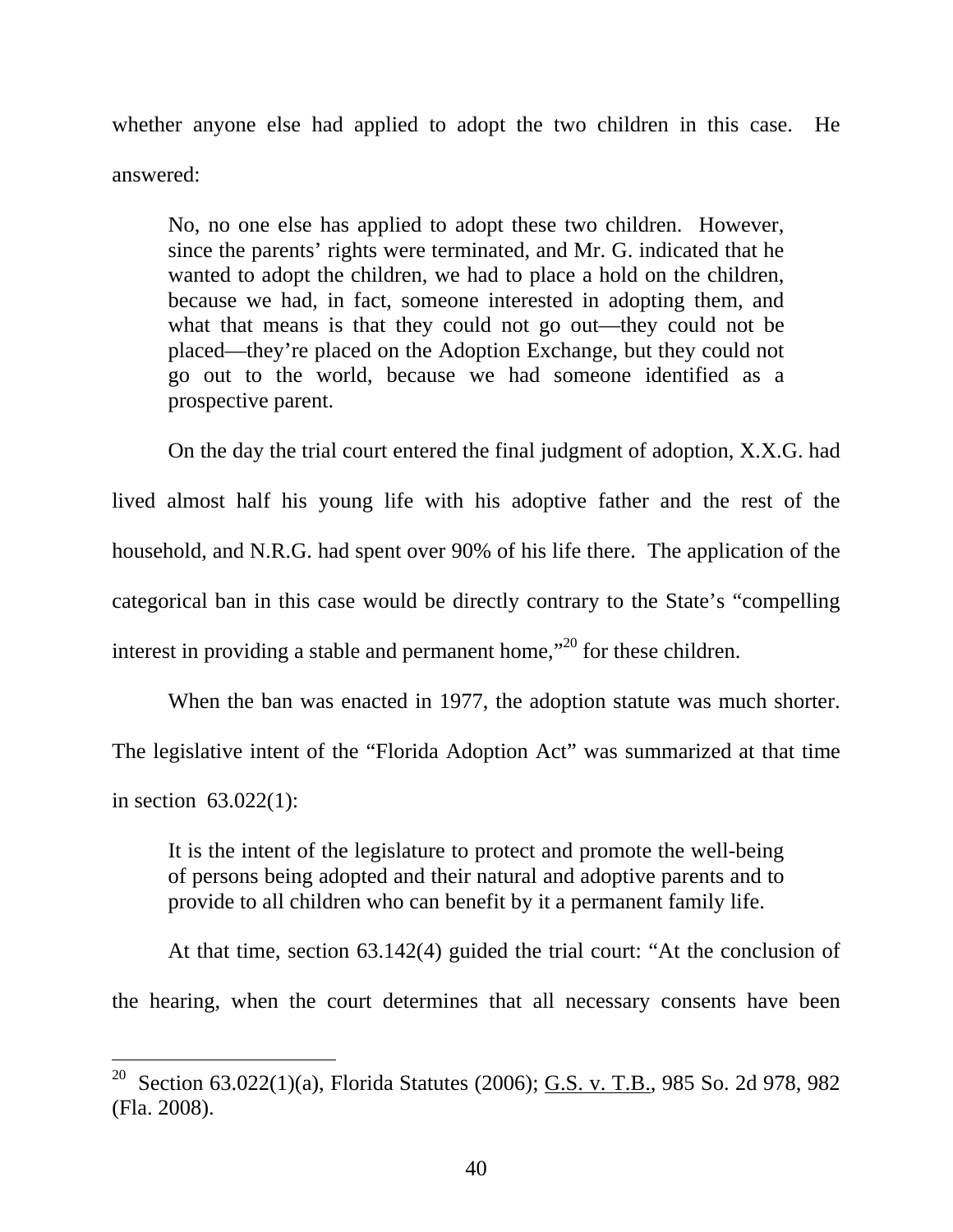obtained and that the adoption is in the best interest of the person to be adopted, a judgment of adoption shall be entered."

 The Act was substantially modified in 2001, 24 years after the enactment of the categorical ban. Subsection 63.022(2), part of the 2001 overhaul, states:

It is the intent of the Legislature that in **every** adoption, the best interest of the child should govern and be of **foremost concern** in the court's determination. The court shall make a specific finding as to the best interest of the child in accordance with the provisions of this chapter. (Emphasis added).

 "Foremost concern" must also be evaluated in light of a circumstance that was not considered by the Legislature in 1977 (the successful placement of children with homosexual foster parents and permanent guardians). By the time of the trial below, the application of the statutory ban was contrary to both the professional judgment of the Department and the legislative directive to assure "the best interest of the child" in "every" adoption. Confronted with two irreconcilable provisions, the trial court properly followed the later and "foremost" directive. See Cable-Vision, Inc. v. Freeman, 324 So. 2d 149, 152 (Fla. 3d DCA 1975) ("any such inconsistency should be resolved in favor of the last expression of the legislative will").

 Similarly, in 2009 the Second District accorded full faith and credit to a Washington state judgment of adoption by a same-sex parent, rejecting a claim that the Washington adoption was contrary to Florida public policy under § 63.042(3).